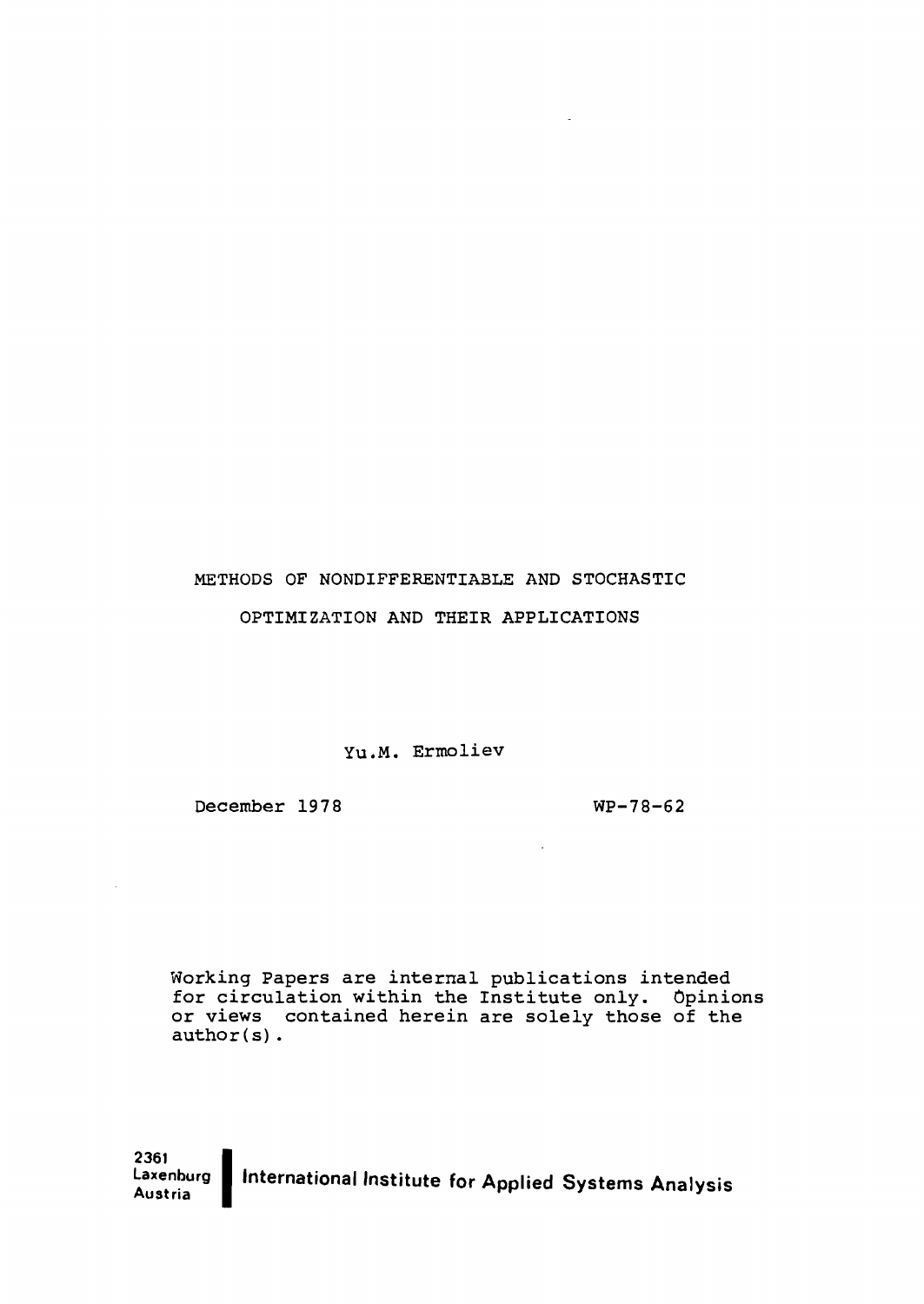$\epsilon$  $\star$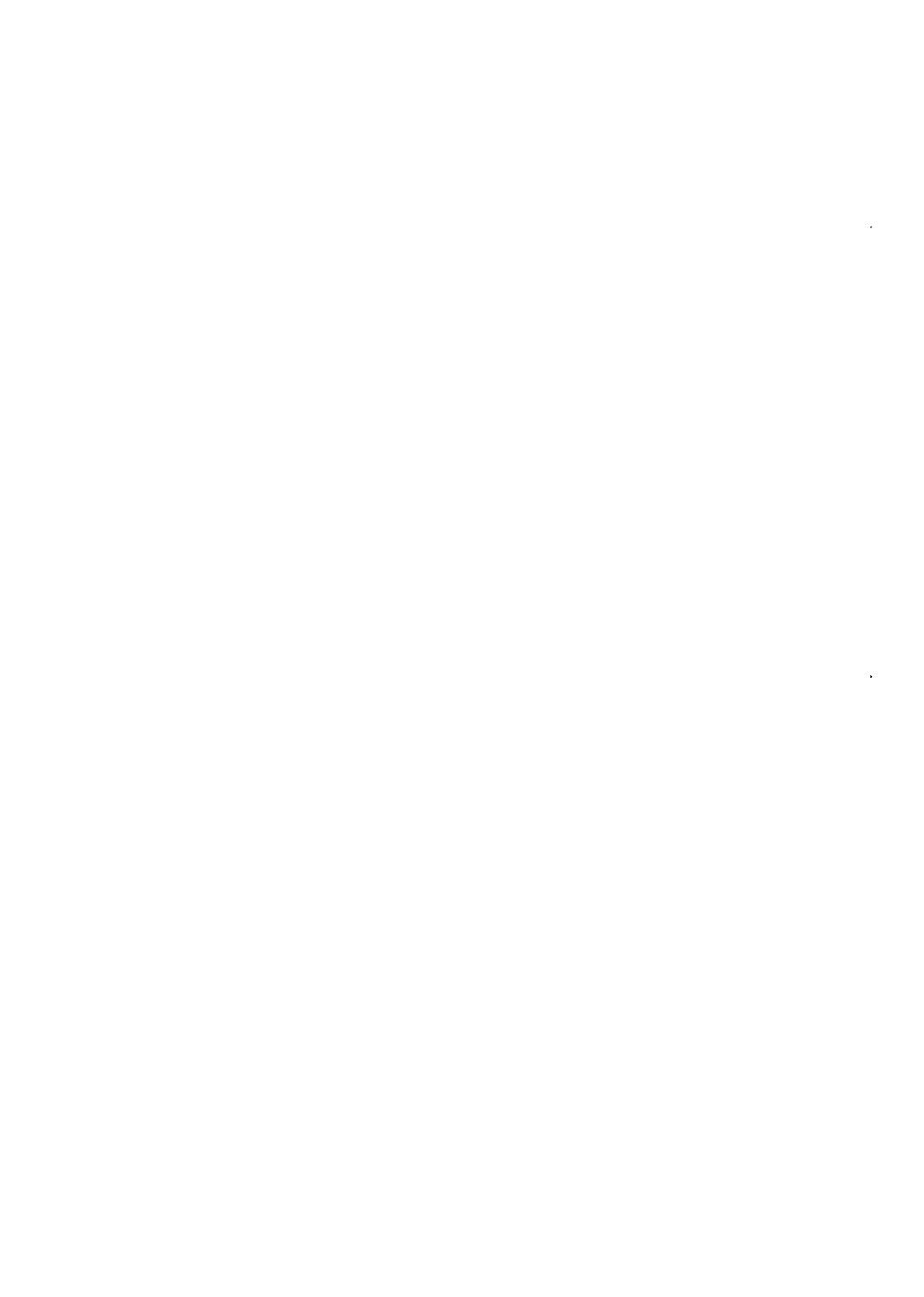#### INTRODUCTION

Optimization methods are of a great practical importance in systems analysis. They allow us to find the best behavior of a system, determine the optimal structure and compute the optimal parameters of the control system etc. The development of nondifferentiable optimization, differentiable and nondifferentiable stochastic optimization allows us to state and effectively solve new complex optimization problems which were impossible to solve by classical optimization methods, for instance optimization problems with numbers of variables in the order of  $100^{100}$ .

The term nondifferentiable optimization (NDO) was introduced by Balinski and Wolfe [1] for extremum problems with an objective function and constraints that are continuous but have no continuous derivatives. Now this term is used also for problems with discontinuous functions though it might be better to use for them the terms nonsmooth optimization (NSO) or, in particular, discontinuous optimization (DCO).

The term stochastic optimization (STO) is used for stochastic extremum problems or for stochastic methods that solve deterministic or stochastic extremum problems.

Nondifferentiable and stochastic optimization are natural developments of classic optimization methods. The interest in nondifferentiable optimization and stochastic optimization is based on two reasons: first, as has been mentioned above <sup>a</sup> wide range of new applied problems cannot be solved by the classic methods; secondly, the possibility of reducing known difficult problems to nondifferentiable or stochastic optimization problems that permit obtaining their solutions.

For example, from the conventional viewpoint, there is no principal difference between functions with continuous gradients which change rapidly and functions with discontinuous gradients.

Some important classes of nondifferentiable and stochastic optimization problems are well-known and have been investigated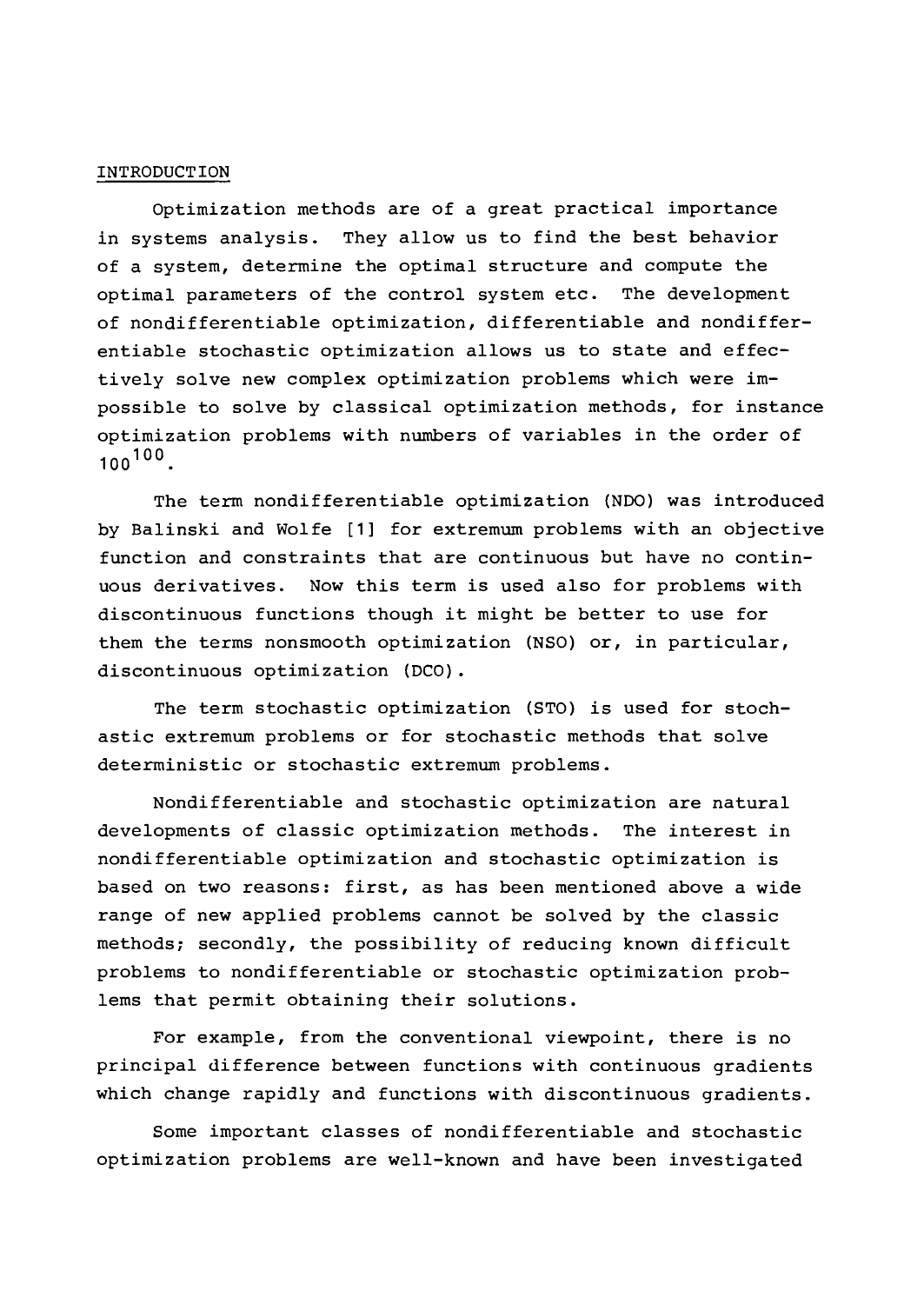long ago: problems of Chebyshev approximations, game theory and mathematical statistics. However, each of these classes was investigated by its own "homemade" methods. General approaches (extremum conditions, numerical methods) were developed at the beginnning of the 1960's. The main purpose of this article is to review briefly some important applications of nondifferentiable and stochastic optimization and to characterize principal directions of research. Clearly, the interests of the author have influenced the content of this article.

### 1. APPLICATIONS OF NDO & STO

Let us consider some applied problems which require nondifferentiable optimization and stochastic optimization methods.

## Optimization of Large-Scale Systems

Many applied problems lead to complex extremum problems with a great number of variables and constraints. For example, there are linear programming problems with a number of variables or constraints in the order of  $100^{100}$ . Formally such problems have one of the following forms:

$$
\sum_{j=1}^{n} a_{0j} x_j = \min \tag{1}
$$

$$
\sum_{j=1}^{n} a_{ij}(\theta) x_j \geq b_i(\theta) , \qquad \theta \in \Theta, \quad i = \overline{1,m} , (2)
$$

$$
x_j \geq 0 \qquad j = \overline{1,n} \tag{3}
$$

or

$$
\sum_{\theta \in \Theta} d_{0}(\theta) x(\theta) = \min \qquad (4)
$$

$$
\begin{array}{ccccccccc}\n\sum_{\theta \in \Theta} d_{i}(\theta) & x(\theta) & \geq & \beta_{i} & , & i = \overline{1,m}\n\end{array}
$$
\n(5)

$$
\mathbf{x}(\theta) \geq 0 \qquad \theta \in \Theta \qquad . \tag{6}
$$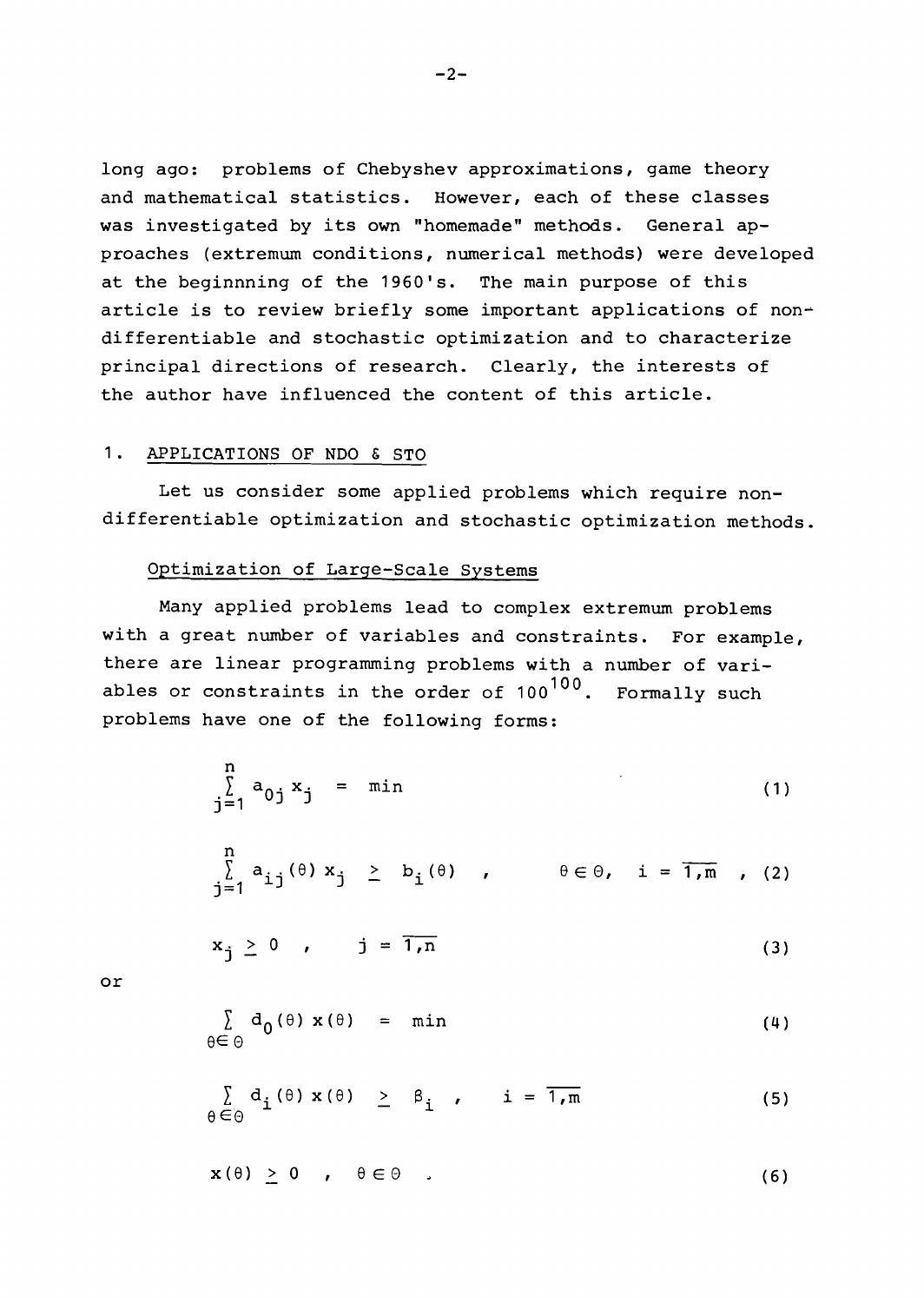Here  $\theta$  is a given discrete set, for example

$$
a_{ij}(\theta) = \sum_{\ell=1}^{r} d_{ij}^{\ell} \theta_{\ell} + \alpha_{ij},
$$
  
\n
$$
b_{i}(\theta) = \sum_{\ell=1}^{r} i \theta_{\ell} + \beta_{i},
$$
  
\n
$$
\theta = \{\theta = (\theta_{1}, \dots, \theta_{r}) : \sum_{\ell=1}^{r} \gamma_{\ell} \theta_{\ell} \leq \gamma, \theta_{\ell} = \pm 1, \ell = 1, r\}
$$

Clearly that for this case the total number of constraints is equal to  $2^r \cdot m$ .

On the other hand these constraints have a form which does not impose heavy demands on the computer core and one can try to find their solution with the known methods of linear programming [2]. However, the number of vertices of the feasible polyhedral set for such problems is so large that the application of the conventional Simplex method or its variants yield very small steps at each iteration and consequently very slow convergence. Moreover the known finite methods are not robust computational errors. The reduction of these problems to problems of nondifferentiable or stochastic optimization made it possible to develop easily implemented iterative decomposition schemes of the gradient type. These approaches do not use the basic solution of the linear programming problem which enables to start the computational process from any point and leads to computational stability. Furthermore, these methods converge faster in practice.

Consider the problem  $(1) - (3)$ . It can be reduced to the nondifferentiable optimization problem

$$
f^{0}(x) = \sum_{j=1}^{n} a_{0j} x_{j} = \min
$$
 (7)

$$
f^{i}(x) = \max_{\theta \in \Theta} \left( \sum_{j=1}^{n} a_{ij}(\theta) x_{j} - b_{j}(\theta) \right) \ge 0, \quad i = \overline{1,m} \quad (8)
$$

 $x_j \ge 0$ ,  $j = \overline{1, n}$ , (9)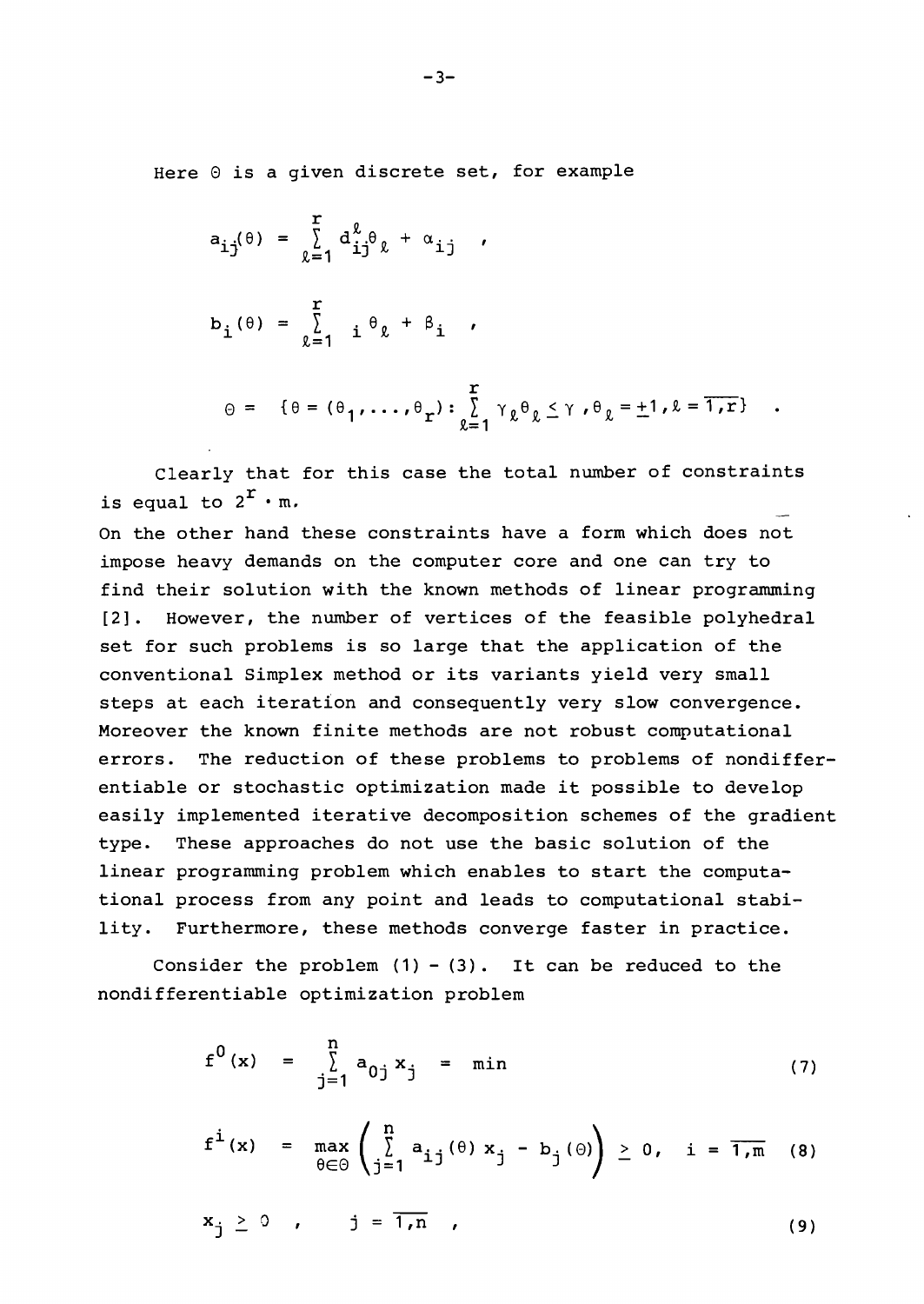which has only m constraints.

We consider now some schemes of decomposition which are described in [3]. Let the linear programming problem have the form

> $(c,x) + (d,y) = min$  $Ax + Dy > b$  $x > 0$ ,  $y > 0$ .

We assume that for fixed <sup>X</sup> it is easy to find its solution y(x) with respect to y. For example the matrix D may have a block diagonal structure, with <sup>x</sup> being the connecting variables. The main difficulty here is to find the value x\* of the optimal solution  $(x^*,y(x^*))$ . The search for  $x^*$  is equivalent to the minimization of the nonsmooth function

$$
f(x) = (c,x) + \min_{\substack{Dy > b - Ax \\ y \ge 0}} (d,y) = (c,x) + (d,y(x)) \quad . \tag{10}
$$

Another approach is to consider the dual problem:

 $(u,b) = max$  $uD \leq d$ ,  $uA \leq 0$ ,  $u > 0$ .

Let us examine the Lagrangean function

$$
(u,b) + (c - uA,x) = (c,x) + (u,b - Ax)
$$

where

$$
uD \leq d \quad , \quad u \geq 0 \quad , \quad x \geq 0 \quad .
$$

In this case the search of  $x^*$  is equivalent to the minimization of the nonsmooth function (the well-known Dantzig-Wolfe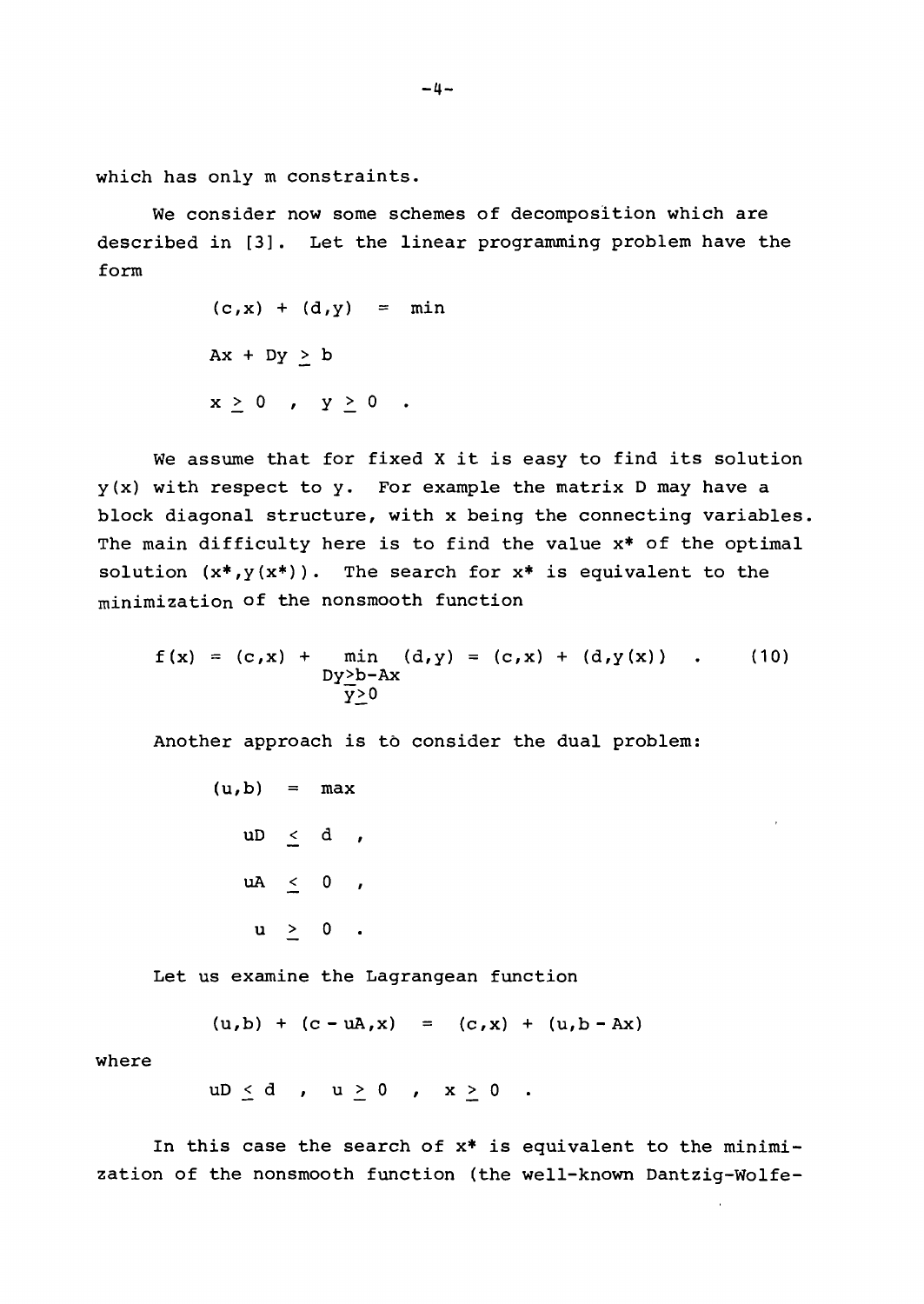decomposition is based on this principle)

$$
f(x) = (c,x) + \max_{\substack{uD < d \\ u \ge 0}} (u,b - Ax) \quad \text{for } x \ge 0 \quad . \tag{11}
$$

A subproblem of minimization with respect to variables u, subject to

$$
\mathtt{uD} \leq \mathtt{d} \quad , \quad \mathtt{u} \geq 0
$$

is solved easily because the matrix D has <sup>a</sup> special structure by assumption.

<sup>A</sup> parametric decomposition method [4] reduces linear programming problems which do not have block diagonal structure to nondifferentiable optimization problems by introducing additional parameters. In this case there is the possibility to split the linear programming problem into arbitrary parts, in particular to single out subproblems corresponding to blocks of nonzero elements in the constraint matrix. An analogous idea was also used in [5,6].

Let us analyse the general idea of the method using the concrete example

$$
y_{3} = \min
$$
\n
$$
\left|\frac{a_{11}y_{1} + a_{12}y_{2}}{a_{21}y_{1} + a_{22}y_{2}}\right| + \left|\frac{a_{13}y_{3}}{a_{23}y_{3}}\right| \leq b_{1}
$$
\n
$$
(12)
$$
\n
$$
(13)
$$

where

 $b_1 \geq 0$  ,  $b_2 \geq 0$  ,  $y_1 \geq 0$  ,  $i = 1, 2, 3$  .

Let it be necessary to cut this problem, for example, into three parts as it is shown in constraints (13).

Consider the following subproblem: for the given variable  $x = (x_{11}, x_{12}, x_{21}, x_{22}, x_{23}) \ge 0$  find  $y_1 \ge 0$ ,  $y_2 \ge 0$ ,  $y_3 \ge 0$  for which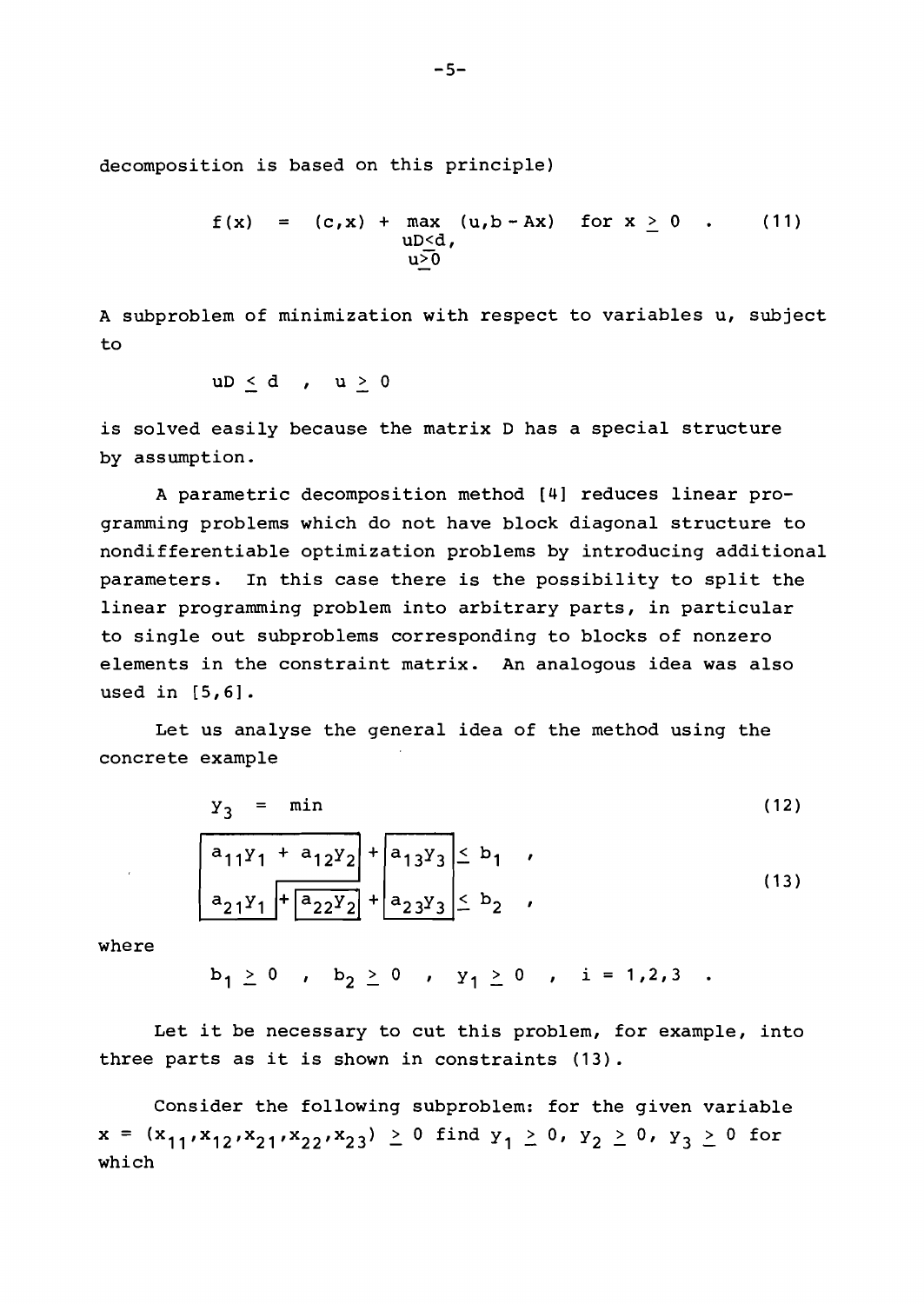$$
y_{3} = \min
$$
  
\n
$$
a_{11}y_{1} + a_{22}y_{2} \le x_{11} \quad , \quad a_{13}y_{3} \le x_{12}
$$
  
\n
$$
a_{21}y_{1} \le x_{21} \quad , \quad a_{23}y_{3} \le x_{23}
$$
  
\n
$$
a_{22}y_{2} \le x_{22}
$$
\n(14)

This problem comes to the three subproblems with the desirable structure. If the minimal value of  $y_3$  is denoted as  $f(x)$  then it is easy to show that solving the problem (12) - (13) is equivalent to solving (14) for such <sup>x</sup> which minimizes the nondifferentiable function f(x} under the constraints:

$$
x_{11} + x_{12} \le b_1
$$
  
\n
$$
x_{21} + x_{22} + x_{23} \le b_2
$$
  
\n
$$
x_{y} \ge 0, \quad i = 1, 2; \quad j = 1, 2, 3
$$
  
\n(15)

Similar methods are conveniently applied in the linkage of submodels.

## Discrete Programming, Minimax Problems, Problems of Game **Theory**

The use of duality theory for solving discrete programming problems [1,2] of large dimension necessitates the minimization of nondifferentiable functions of the kind

$$
f(x) = \max_{y \in Y} \left( \sum_{j=1}^{n} a_j(y) x_j - b(y) \right)
$$

where <sup>Y</sup> is some discrete set. This problem reduces to problems of the kind (1) - (3) (if we use methods of classical optimization):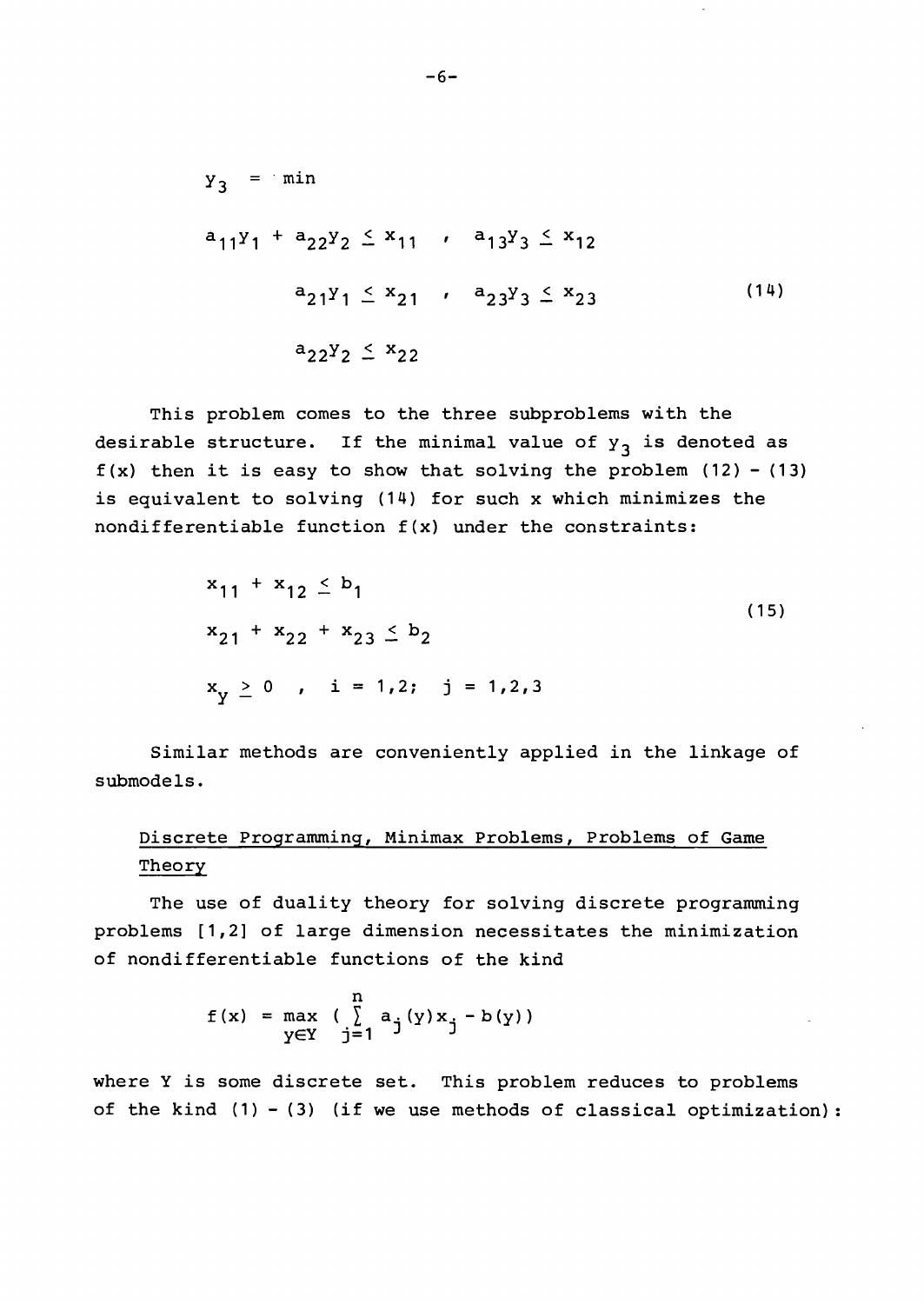$$
x_{n+1} = \min
$$
  
\n
$$
\sum_{j=1}^{n} a_j (y) x_j - b(y) \le x_{n+1} , y \in Y ,
$$
  
\n
$$
x_j \ge 0 , j = \overline{1, n}
$$

However, solution of this problem by linear programming methods is out of question and therefore NDO should be used for minimization of the associated function (16) below.

More general deterministic minimax problems are formulated in the following manner [7,8]: For a given function

$$
g(x,y)
$$
,  $x \in X \subsetneq R^n$ ,  $y \in Y \subseteq R^m$ 

it is necessary to minimize

$$
f(x) = \max_{y \in Y} g(x,y) = g(x,y(x))
$$
 (16)

for  $x \in X$ . Independently of the smoothness of  $g(x,y)$  the function f(x} as <sup>a</sup> rule has no continuous derivatives. <sup>A</sup> particular class of the minimax problems arises in approximation theory, e.g. in problems of the best Chebyshev approximation of the function  $r(y)$ by linear combinations of the functions  $\delta_{\dot{1}}(y)$ :

$$
g(x,y) = \left| r(y) - \sum_{j=1}^{n} x_j \delta_j(y) \right|
$$

Similar problems arise in mathematical statistics, in game theory with zero sum games, in filtration theory, identification, approximation by splines etc.

<sup>A</sup> solution of systems of inequalities

$$
d_{\underline{i}}(x) \leq 0 \quad , \qquad \underline{i} = \overline{1,m}
$$

for  $g(x,y) = d_y(x)$ ,  $y \in Y = \{1,2,\ldots,m\}$  can be reduced to minimization of the function (16). This idea was used in the work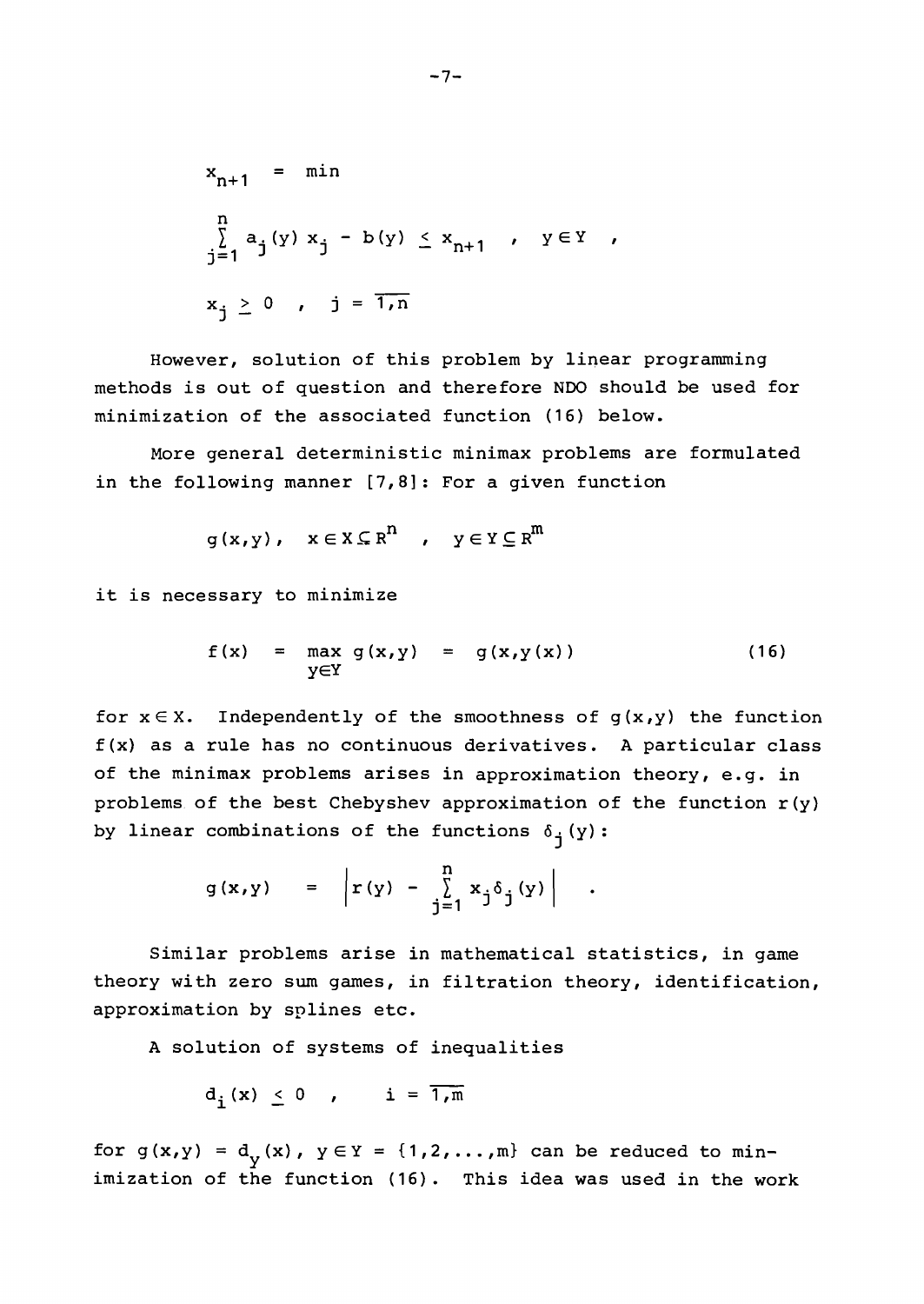[9] for computing economic equilibria through nonsmooth optimization. A solution of the general problem of nonlinear proqramming

min {f<sup>0</sup>(x), f<sup>i</sup>(x) 
$$
\leq
$$
 0, i =  $\overline{1,m}$ , x $\in$ X}

can also be reduced to this problem, if it is assumed that

$$
g(x,y) = f^{0}(x) + \sum_{i=1}^{m} y_{i} f^{i}(x), y \in Y = \{y : y = (y_{1}, \ldots, y_{m}), y_{i} \geq 0, i = \overline{1,m}\}.
$$

In game theory, and in the theory multiobjective optimization, more complex problems arise in the minimization of the function

$$
f(x) = g(x,y(x))
$$
 (17)

for  $x \in X$  where  $y(x)$  is such that

$$
h(x,y(x)) = \max_{y \in Y} h(x,y)
$$

Independently of the smoothness of the functions  $g(x,y)$ , h(x,y) the function  $f(x)$  in the given case will have no. continuous derivatives and will be discontinuous in general. For  $h(x,y) = x \cdot y$ ,  $g(x,y) = x + y$ ,  $Y = [1,1]$ , we obtain

$$
y(x) = \begin{cases} 1, & \text{if } x > 0 \\ -1, & \text{if } x < 0 \end{cases}
$$

The function  $h(x,y(x)) = xy(x) = |x|$  is continuous but does not have continuous derivatives at the point  $x = 0$ . Function  $f(x) =$  $x + y(x)$  is discontinuous. That is why the value of such models in applications depends on the development of numerical methods for discontinuous optimization.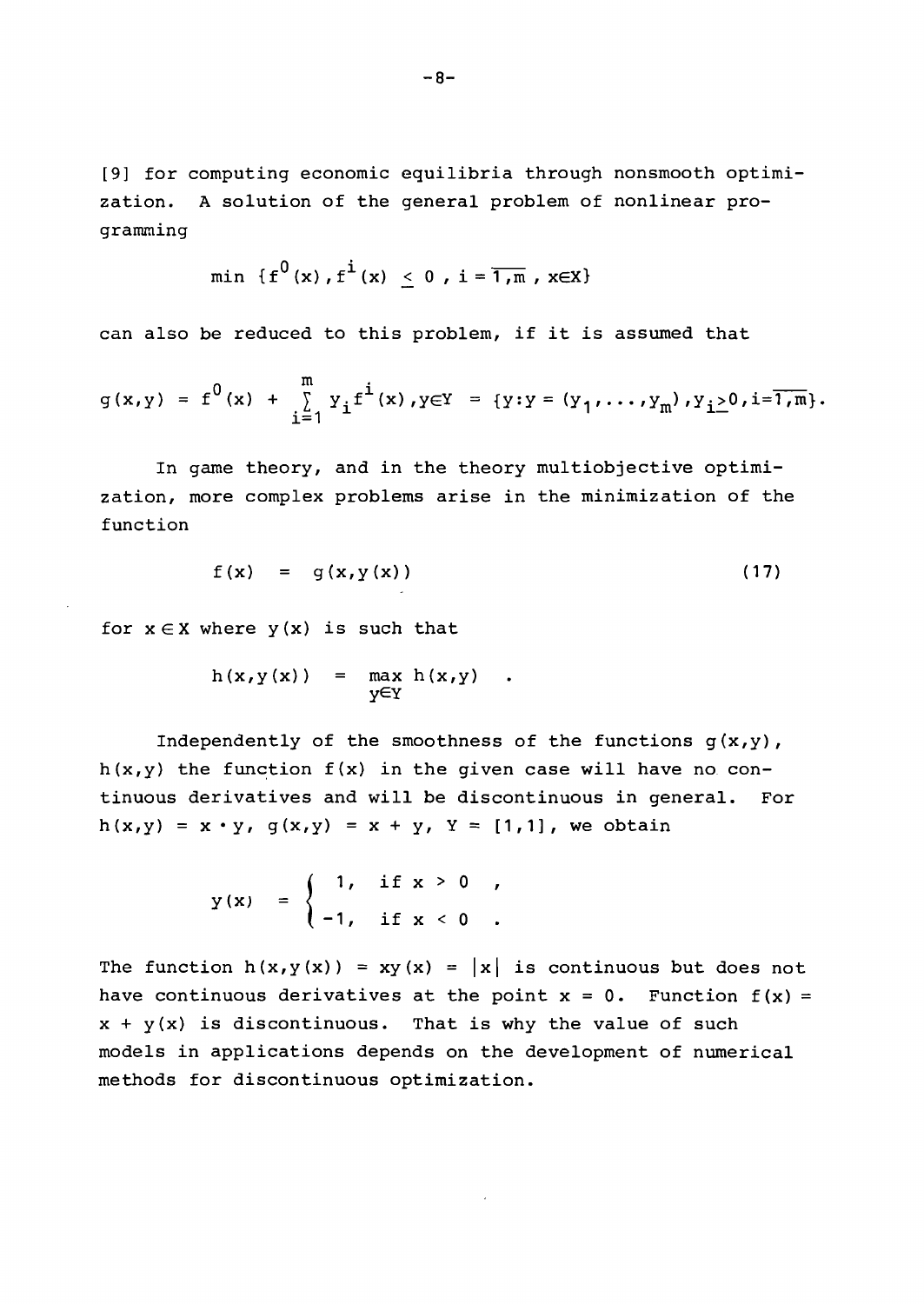## Optimization of Probabilistic Systems

Taking into account the influence of uncertain random factors even in the simplest extremum problems leads to complex extremum problems with nonsmooth functions. For example for deterministic w a set of solutions of the inequality

 $\omega x$  < 1

where  $\omega$ , x are scalars, defines a semi-axis. If  $\omega$  is a random variable it is natural to consider the function

$$
f(x) = P\{\omega x \leq 1\}
$$

and to find x which maximizes  $f(x)$ . If  $\omega = +1$  with probability 0.5 then  $f(x)$  is a discontinuous function (see Figure 1).



Since many complex systems are under the influence of the uncertain random factors, nonsmooth optimization becomes even more important.

Health Care Systems: Patients may be sick for random time intervals, the diagnosis, the results of medical treatments are partly random, epidemies are similar to random processes, accidents are random as well, and so on.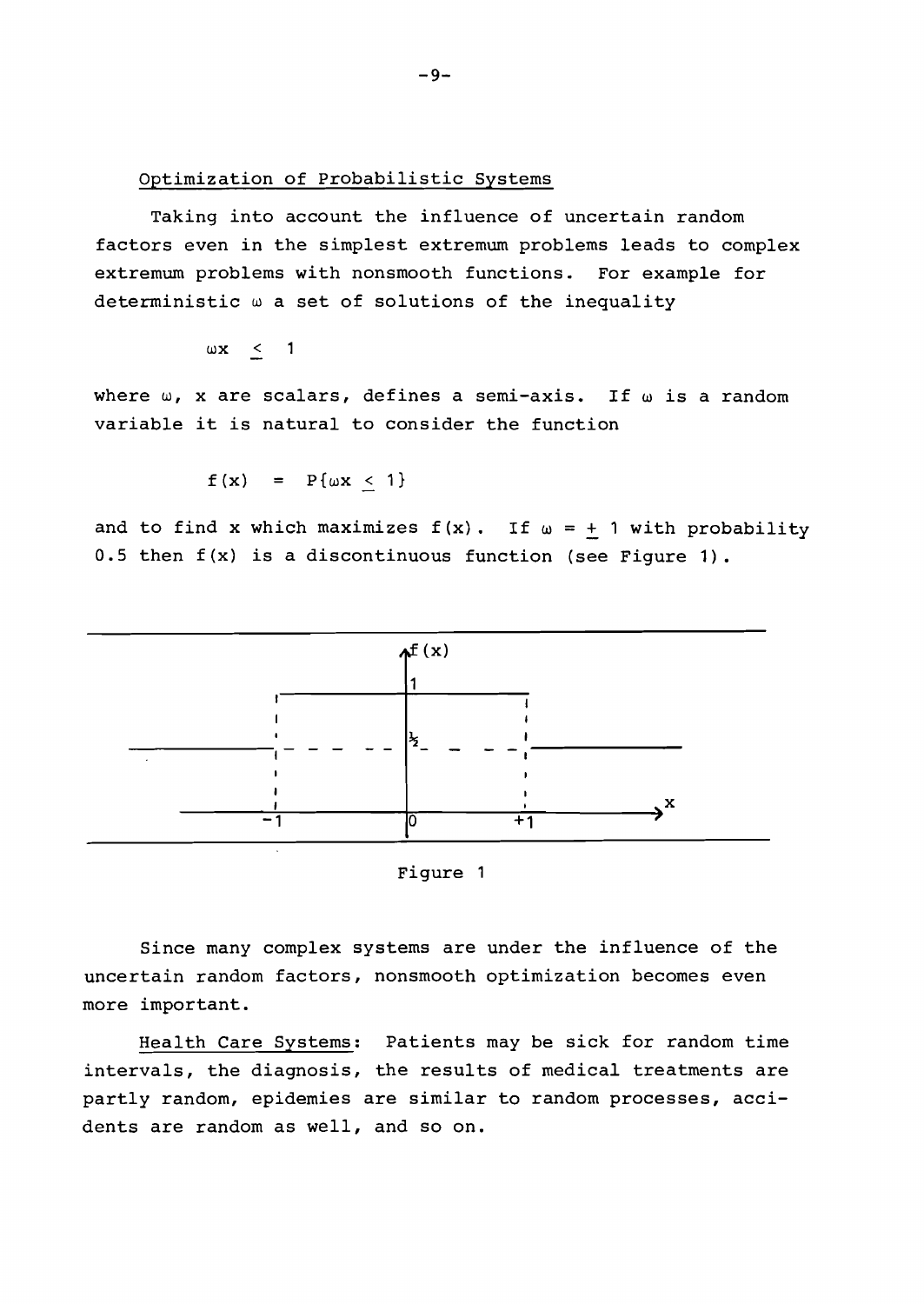Communication and Computer Networks: Unreliability of facilities and channels, random character of the load etc.

Food and Agriculture: Harvests are strongly dependent upon weather fluctuations which are essentially random, technological progress, demands, supply of resources, forecasting investment for the development of new ideas, for new kinds of products etc.

A rather general problem of the stochastic programming can be formulated [10] as follows

min {
$$
F^0(x):F^{\mathbf{i}}(x) \leq 0, \mathbf{i} = 1, m, x \in X
$$
} (18)

where

$$
F^{\mathcal{V}}(x) = EF^{\mathcal{V}}(x,\omega) = \int f^{\mathcal{V}}(x,\omega) P(d\omega) , \quad \nu = \overline{0,m}
$$
 (19)

Here  $f^{\vee}(x,\omega)$ ,  $\nu = \overline{0,m}$  are random functions, and  $\omega$  is a random factor which we shall consider as an element of the probability space  $(\Omega, A, P)$ . For example conditions like

$$
P{g^i(x, \omega) \leq p} \geq p_i
$$
,  $i = \overline{1, m}$ 

become constraints of the type  $(18)$  -  $(19)$  if we assume that

$$
f^{\dot{1}}(x,\omega) = \begin{cases} P_{\dot{1}} - 1, & \text{if } g^{\dot{1}}(x,\omega) \leq 0, \\ P_{\dot{1}}, & \text{if } g^{\dot{1}}(x,\omega) > 0. \end{cases}
$$

The problem is more difficult than the conventional nonlinear programming problem.

It has been noted above that taking into account random parameters even in simple linear programming.problems leads to nondifferentiable optimization problems. The main difficulty of the problem  $(18) - (19)$ , besides the nondifferentiability, is connected with the condition (19). The examples considered below show that as <sup>a</sup> rule it is practically impossible to compute the precise values of the integrals (19) and therefore one can not calculate the precise values of the functions  $F^{V}(x)$ .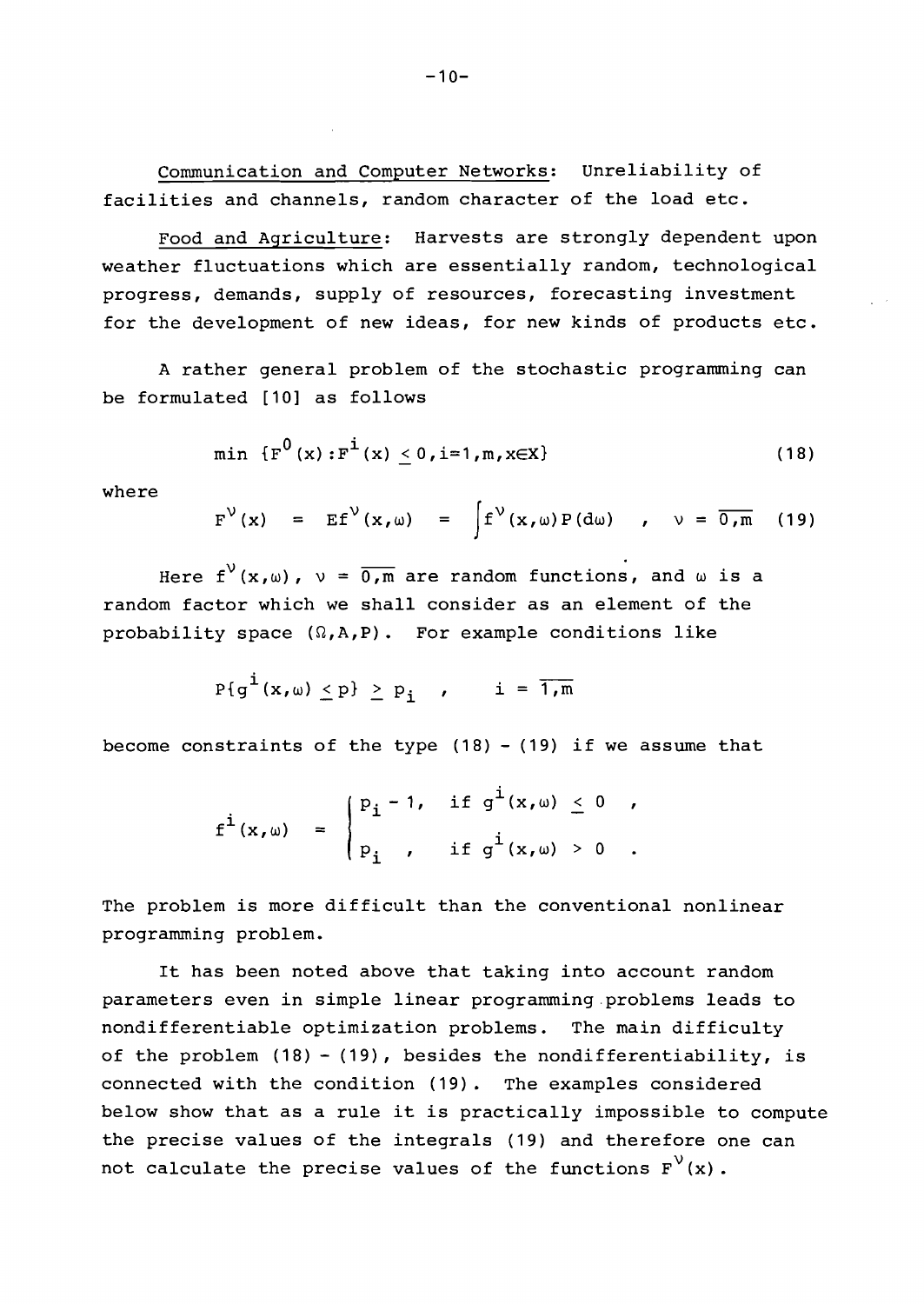Usually only values of the random quantities  $f^V(x,\omega)$  are available instead of  $F^V(x)$ . To determine whether the point x satisfies the constraints

$$
F^{\dot{1}}(x) = F f^{\dot{1}}(x, \omega) \leq 0 \quad , \qquad \dot{1} = \overline{1, m}
$$

is then <sup>a</sup> complicated problem of verifying the statistical hypothesis that the mathematical expectation of the random quantities  $f^1(x,\omega)$  is nonpositive.

#### Other applications

Many applied problems reduce to problems of optimal control with discontinuous trajectories (in state space), for example in impulse control, and in the control of systems with varying structure. In inventory control theory <sup>a</sup> trajectory of the system is discontinuous at the instances of deliveries, and (Fig. 2) here the value of the discontinuity can serve as control variable.



Figure 2 Figure 3

In static inventory problems the cost function has <sup>a</sup> graph as shown in Figure 3, where  $\omega$  is demand, d,  $\beta$  are the store expenditures and losses respectively.

Very important applications which lead to nondifferentiable and stochastic optimization problems are the problems of long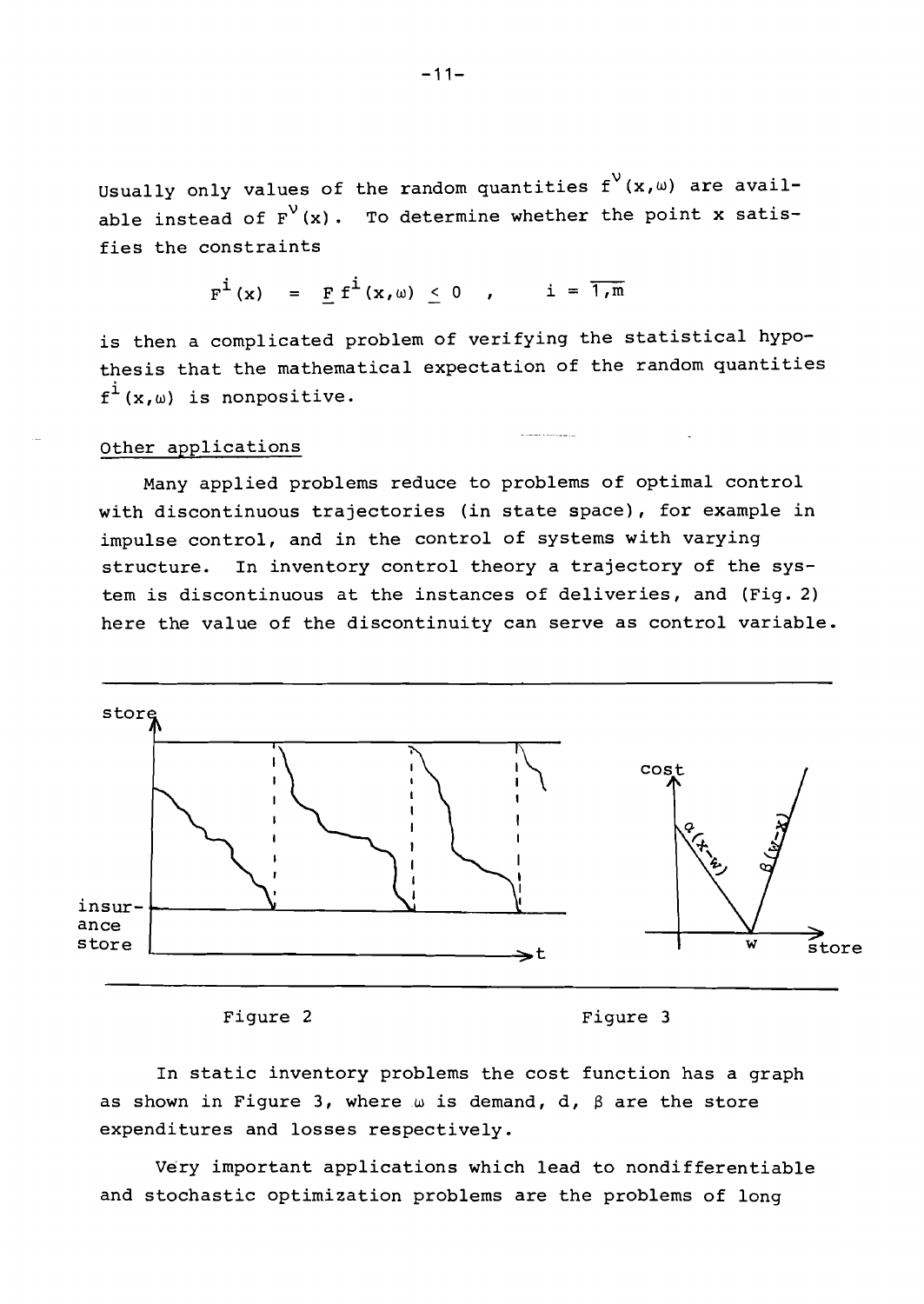term planning. In these problems a typical cost function versus the output is given in Figure 4.





The steps of this function correspond to additional reconstruction investments for larger-scale plants.

Let us consider a model of long-term planning for optimal composition of an agriculture machinery park [10]. Let  $b^{\phantom{\dagger}}_{\textbf{i}}(k)$ be <sup>a</sup> quantity of work of the ith kind (harvesting, planting etc.) at the kth period,  $x_{i,j}^{\dagger}(k)$  is the number of machines of the jth type for the ith kind of work;  $W_{ij}(k)$  is a shift in the performance of the machines. It is required to minimize

> $\sum_{i,j}$  C<sub>ij</sub>(k) x<sub>ij</sub>(k) +  $\sum$  $\sum_{\textbf{i,j,k}}^{\text{c}}$  C<sub>ij</sub>(k)  $x_{\textbf{ij}}$ (k) +  $\sum_{\textbf{j}}^{\text{max}}$  k k  $\sum_{i=1}^{\infty}$   $x_{i,i}$  (k)  $\lambda_k$  $\frac{2}{\mathbf{i}}$ , j $^{\mathbf{x}}$ ij  $\sum_{i=1}^{N} W_{i,j}(k) x_{i,j}(k) \geq b_{i}(k)$  ,  $x_{i,j}(k) \geq 0$

where  $C_{i,j}(k)$  are shift expenses,  $\lambda_k$  are annual depreciations.

If we take into account that  $b_{\textbf{i}}^{\phantom{\dag}}(k)$  are usually random values we obtain a stochastic minimax problem.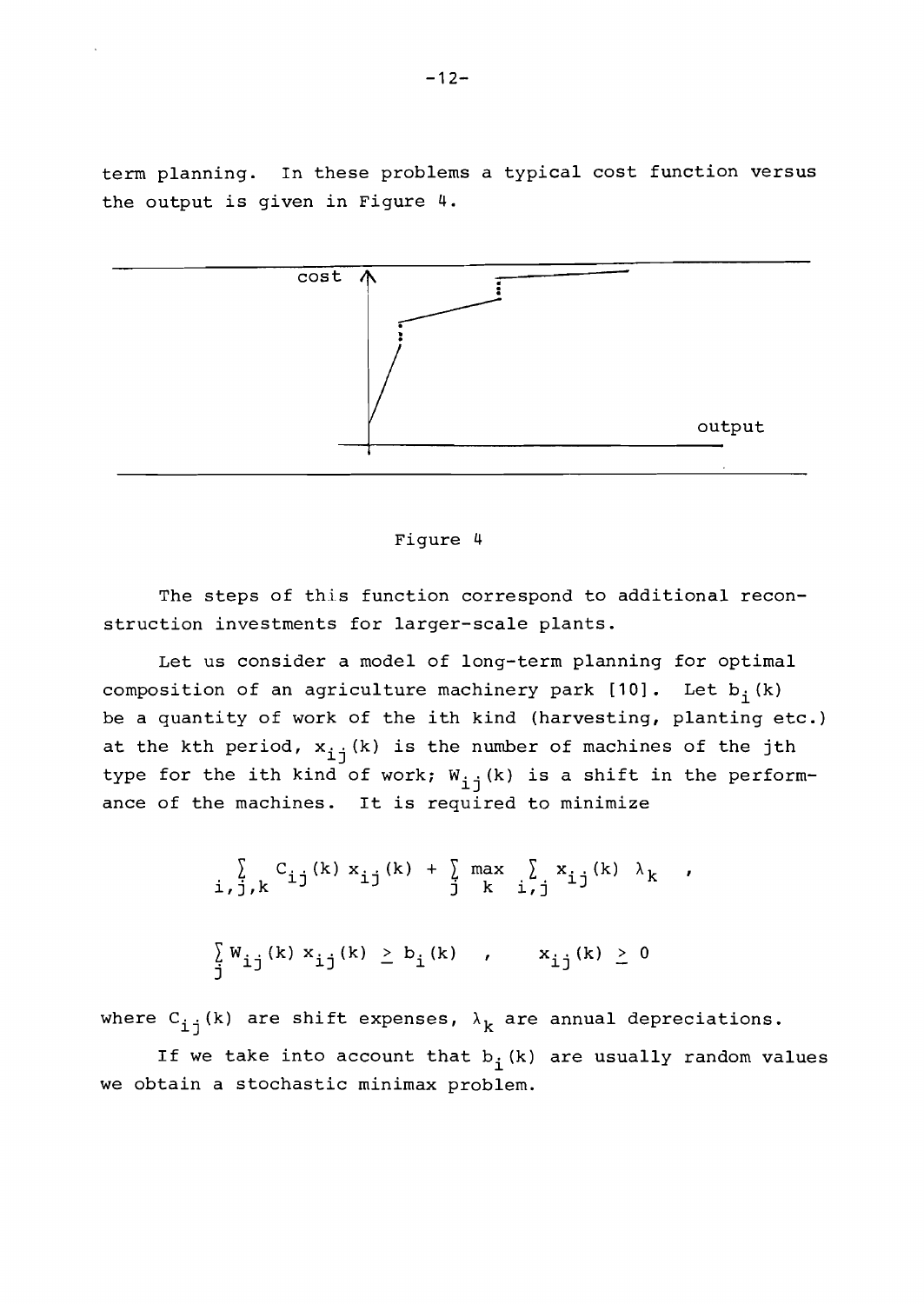#### 2. ON EXTREMUM CONDITIONS

The peculiarity of nondifferentiable and stochastic optimization problems in comparison with the classic problem of deterministic optimization becomes apparent already in optimality conditions. If f(x) is <sup>a</sup> convex differentiable function then the necessary and sufficient conditions of the minimum have the form:

$$
f_{x}(x) = 0 , \qquad (20)
$$

where

$$
f_x = \frac{\partial f}{\partial x_1}, \dots, \frac{\partial f}{\partial x_n}
$$

In the nondifferentiable case this condition transforms into requirement (Figure 5)

$$
0 \in \{ \hat{f}_{\mathbf{x}}(\mathbf{x}) \} \tag{21}
$$

where  $\ddot{\phantom{a}}$ 

$$
\{\hat{f}_x(x)\} = \partial f(x)
$$

is <sup>a</sup> set (the subdifferential) of generalized gradients (the subgradients). These vectors  $\hat{f}_{x}(x)$  satisfy the inequality

$$
f(y) - f(x) \geq (\hat{f}_X(x), y-x) , \quad \forall y \qquad . \qquad (22)
$$

It should be noted that the notation  $\hat{f}_x(x)$  for a subgradient used here is convenient in cases where <sup>a</sup> function depends on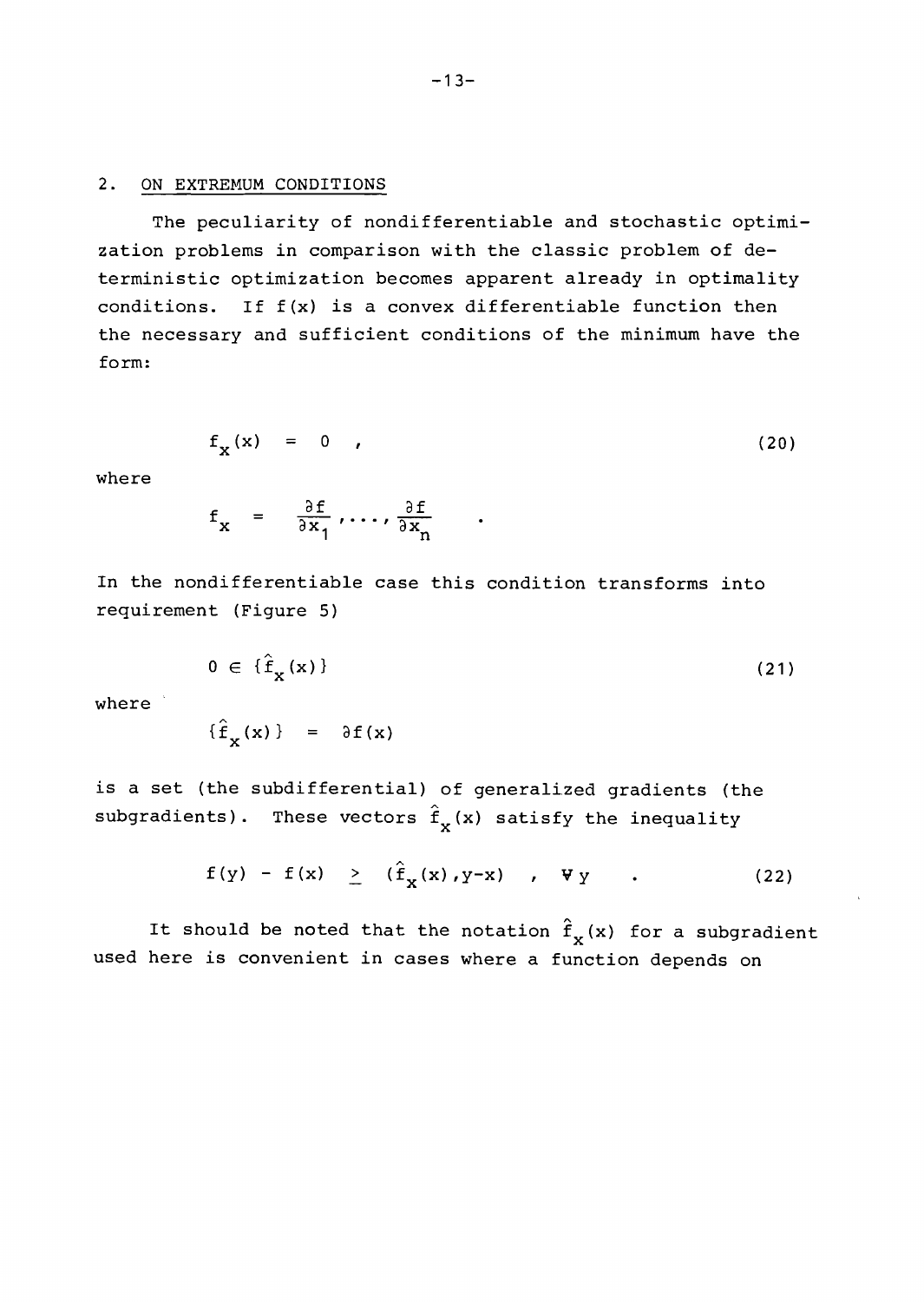several groups of variables and the subgradient is to be taken with respect to one of them. (This occurs in minimax problems, problems of two-stage stochastic programming etc. which are considered below.)

The complexity of nondifferentiable optimization problems results from the impossibility of practical usage of (21) for the answer to the question whether a specific point x may be a point of the minimum of  $f(x)$ .

This discussion requires testing whether the O-vector belongs to the set  $\{\hat{f}_x(x)\}\$  which usually has no constructive description. <sup>A</sup> further complication is checking the conditions (20), (21) by statistical methods. For example verifying the statistical hypothesis that for fixed <sup>x</sup> the mathematical expectation of the random vector  $f_{x}(x,\omega)$  is 0, that is, whether

 $\underline{F} f_{\mathbf{x}}(\mathbf{x},\omega) = 0$ .

#### Deterministic Methods of Nondifferentiable Optimization

There are two different classes of nondifferentiable optimization methods: the non-descent methods which started their development in the early 60's at the Institute of Cybernetics in Kiev [11,12] and the descent ones which appeared in the '70's in the western scientific literature (see [1] for <sup>a</sup> bibliography).

Let us discuss briefly the basic ideas of these two approaches.

An attempt to generalize the known gradient methods of the kind

 $x^{s+1} = x^s - \rho_s f_x(x^s)$ ,  $s = 0,1,...$ 

where  $x^S$  is an approximate solution at the s-th iteration, and  $p_{\texttt{c}}$  are step-size multipliers, for functions f(x) with a discontinuous gradient requires definition of an analogue of the gradient at points where the usual gradient does not exist. For almost differentiable functions the definition is made by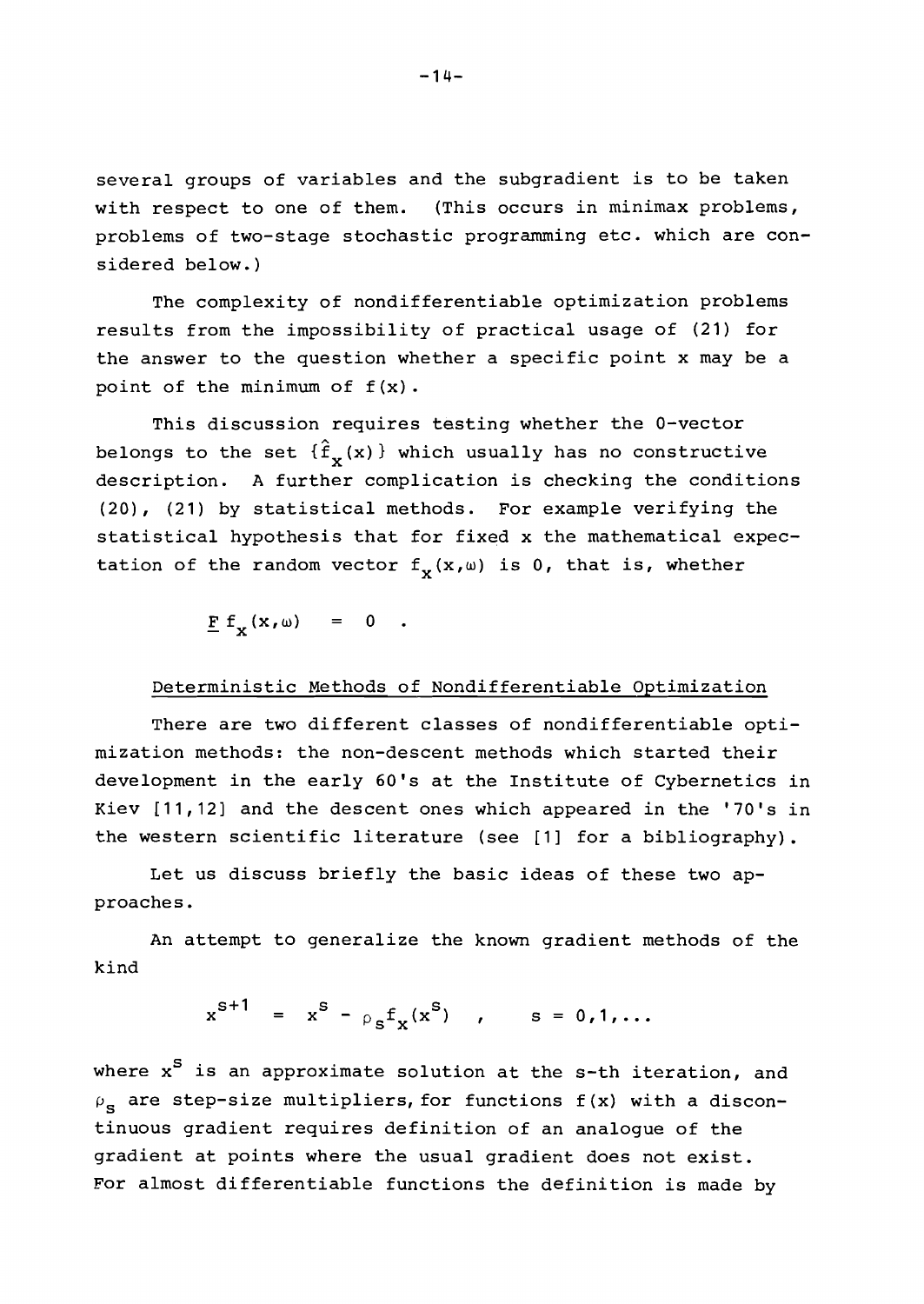limit transfer. <sup>A</sup> generalized gradient (almost gradient) of the almost differentiable function f(x) at point <sup>x</sup> is <sup>a</sup> vector  $\hat{f}_{\mathbf{x}}(x)$  belonging to the convex hull of the limit points of all sequences  $\{f_x(x^S)\}$  where  $\{x^S\}$  is a sequence of points at which the gradients  $f_x(x^s)$  exist and whose limit point is x.

If f(x) is a convex function we get a set of vectors  $\hat{f}_{\mathbf{x}}(\mathbf{x})$ which satisfy (22).

Let us note that <sup>a</sup> convex function has <sup>a</sup> gradient almost everywhere. There are classes of problems however, in which every point with rational coordinates has no gradient and therefore, in any computational process at each iteration, we have to deal with <sup>a</sup> point of nondifferentiability.

Principal difficulties are connected with the choice of step multipliers  $\rho_{_{\mathbf{S}}}$  even for convex functions. It is impossible in practice to review the whole set of subgradients and to choose that one in the opposite direction to which leads the domain of smaller values of the objective function. Usually one can get only one of the subgradients and therefore there is no guarantee that <sup>a</sup> step according to the procedure

$$
x^{s+1} = x^{s} - \rho_{s} \hat{f}_{x}(x^{s}) , \qquad s = 0, 1, ... \qquad (23)
$$

or to the more general one

$$
x^{S+1} = \mathbb{I}_X(x^S - \rho_S \hat{f}_X(x^S)) , \quad s = 0, 1, ... \tag{24}
$$

(where  $\mathbb{I}_{\mathbf{v}}(\cdot)$  is a projection operator on the set X), will lead into the domain of the smaller values of  $f(x)$  (Figure 6).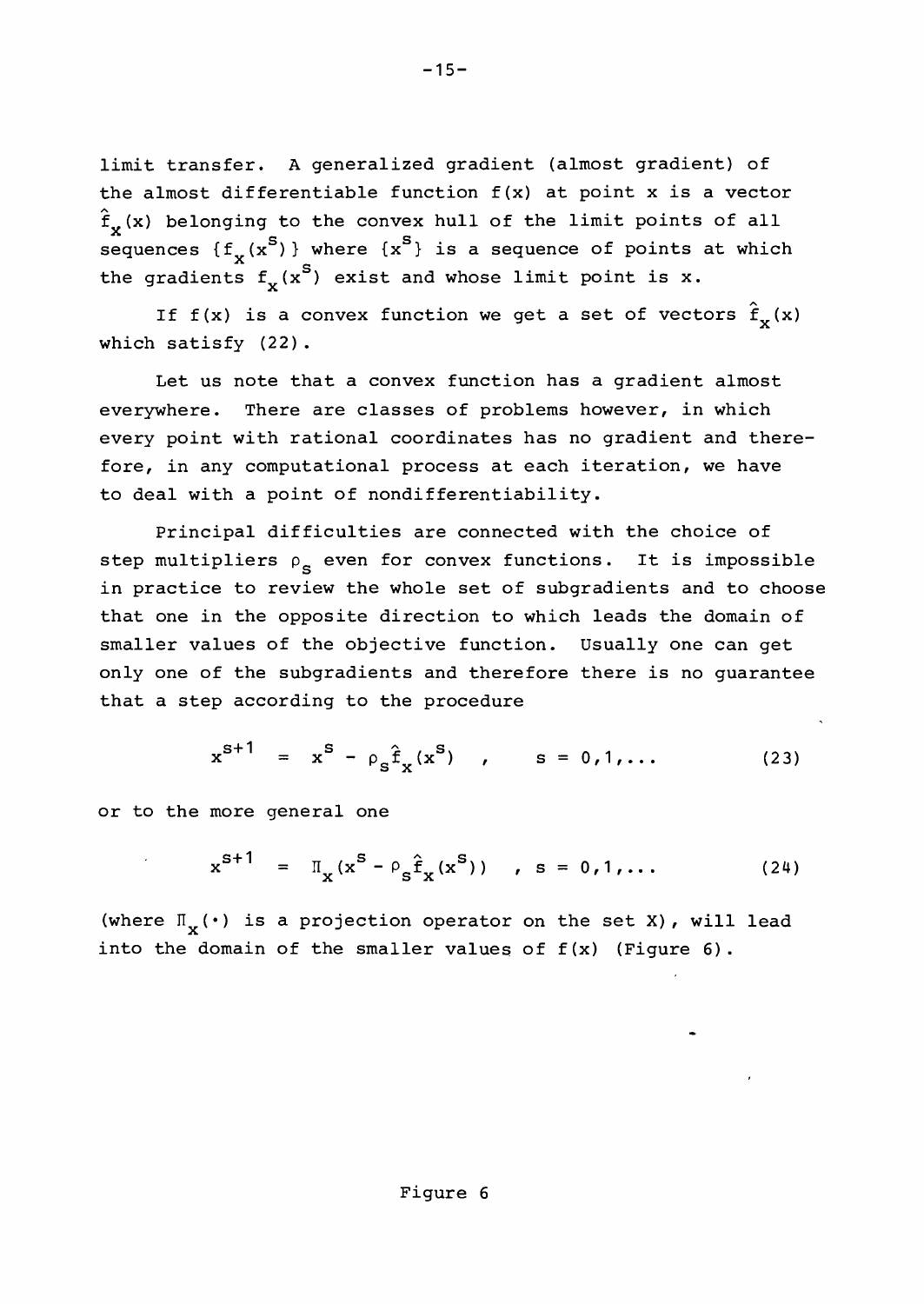To avoid this problem procedure (23) was proposed in 1962 by N.Z. Shor [11] and called the method of generalized gradients. It allows the use of any subgradient in the subdifferential. General conditions for its convergence have first been obtained by Y.M. Ermoliev [12] and independently by B.T. Polyak [13], where the  $p_{\text{g}}$  should satisfy the conditions

$$
\rho_{s} \uparrow 0 \quad , \qquad \sum_{s=0}^{\infty} \rho_{s} = \infty
$$

These conditions are very natural as (23) is <sup>a</sup> nondescent process i.e. the value of the objective function does not necessarily decrease from iteration to iteration even for arbitrarily small  $\rho_{\mathbf{c}}$ .

The influence and close relations of research by 1.1. Eremin on solutions of systems of inequalities and on nonsmooth penalty functions [14] to this area of work should be noted.

Since then the method (23) has been further developed (see review [16]) and rates of convergence have been studied.

E.A. Nurminski [16] studied the convergence of methods of the type (23) for the functions satisfying the following condition

$$
f(y) - f(x) \ge (\hat{f}_x(x), y-x) + 0(||y-x||)
$$
 (25)

Moreover he proposed a new proof technique for convergence based on the arguments ad absurdo, i.e. he adapted this technique for studying the convergence of nondescent methods of non-convex, non-smooth optimization.

As has already been said the algorithms constructed on the basis of (23) are simple and require relatively little storage. Thus let us consider an application of the method (24) to the development of iterative schemes of decomposition. For the function (10) one of the generalized gradients at point  $\mathrm{x}^\mathbf{S}$  is

$$
\hat{f}_X(x^S) = c - u^S A
$$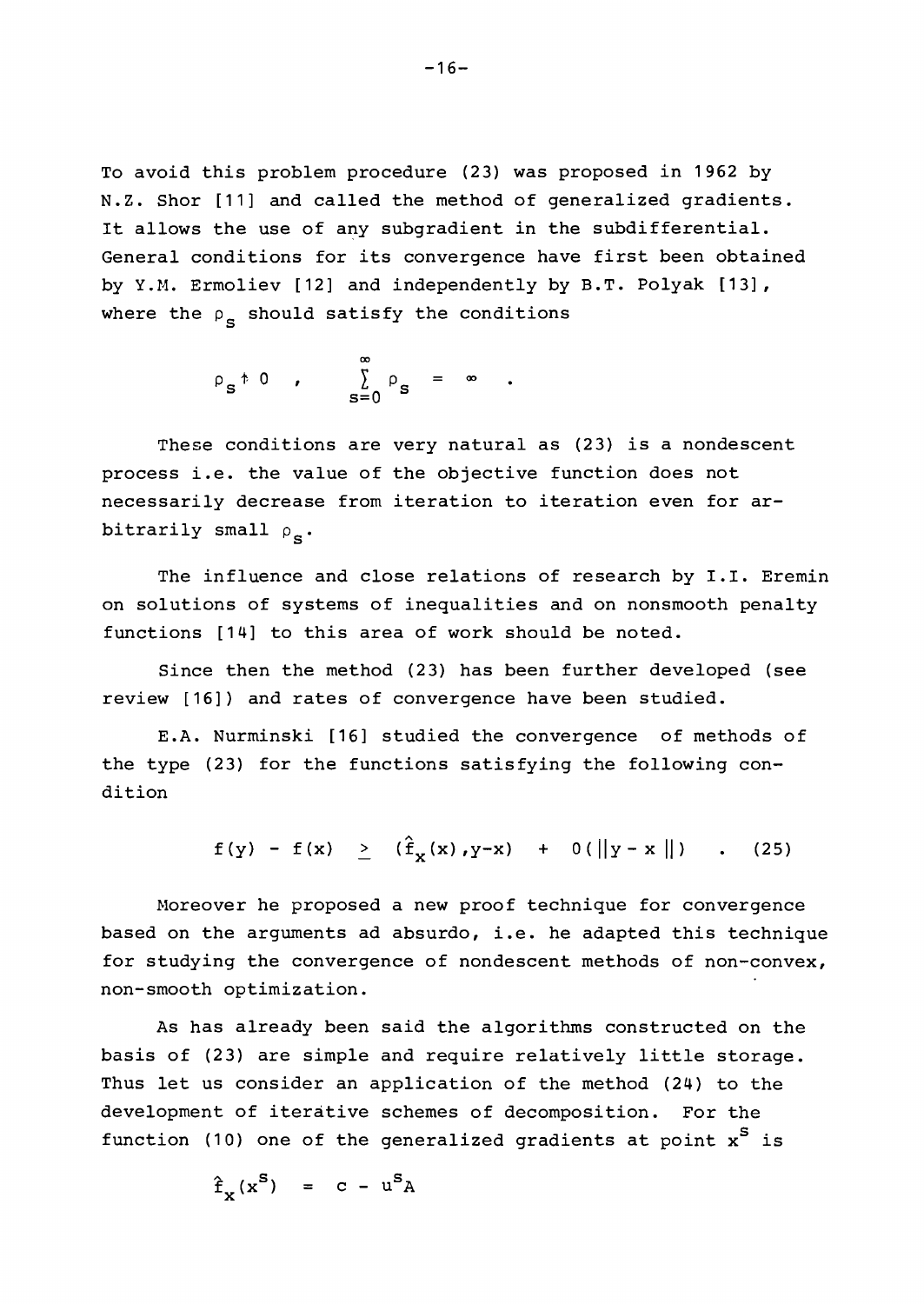where u<sup>s</sup> are dual variables corresponding to  $y(x^S)$ . Therefore the iterative scheme of decomposition according to the procedure (24) has the form

$$
x^{S+1} = \max \{0, x^S - \rho_S (c - u^S A) \}, \quad s = 0, ... \tag{26}
$$

The same may be obtained by considering the function (14): if  $y^S$  is an approximate solution of the subproblem (15) for  $x = x<sup>S</sup> = {x<sup>S</sup>}_{i,j}$  and u<sup>S</sup> are dual variables corresponding to  $y<sup>S</sup>$ , then

$$
x^{S+1} = \pi_{X}(x^{S} - \rho_{S}u^{S}), \quad s = 0, 1, ...
$$
 (27)

where  $\pi_{\mathbf{x}}(\cdot)$  is the projection operator on the set (15). A very simple algorithm for the solution to this problem exists.

For the minimax problem (17) in the case when  $q(x,y)$  for each  $y \in Y$  is a convex function with respect to x, the subgradient is defined as  $\hat{f}_x(x) = \hat{g}_x(x,y) | y = y(x) = g_x(x,y(x))$ If g(x,y) is continuously differentiable with respect to <sup>x</sup> then

$$
\hat{f}_{x}(x) = g_{x}(x,y)_{y = y(x)} = g_{x}(x,y(x)).
$$

If we use this formula for function (11), we obtain the following iterative method of decomposition:

 $x^{s+1} = max \{0, x^s - \rho_s (c - u^s A)\}$ , s=0,1... where  $u^S$  is a solution of the subproblem:

 $(u, \ell - Ax^S) = max$ , u D < d, u > 0

The iterative methods of decomposition based on the nondifferentiable approach are effective techniques for the solution of different complex optimization problems. For example, for linear problems of optimal control we can use the method considered above. Consider the following problem: to find a control  $x = (x(0), ..., x(N-1))$  and a trajectory  $z = (z(0), ..., z(n))$ , satisfying the state equations: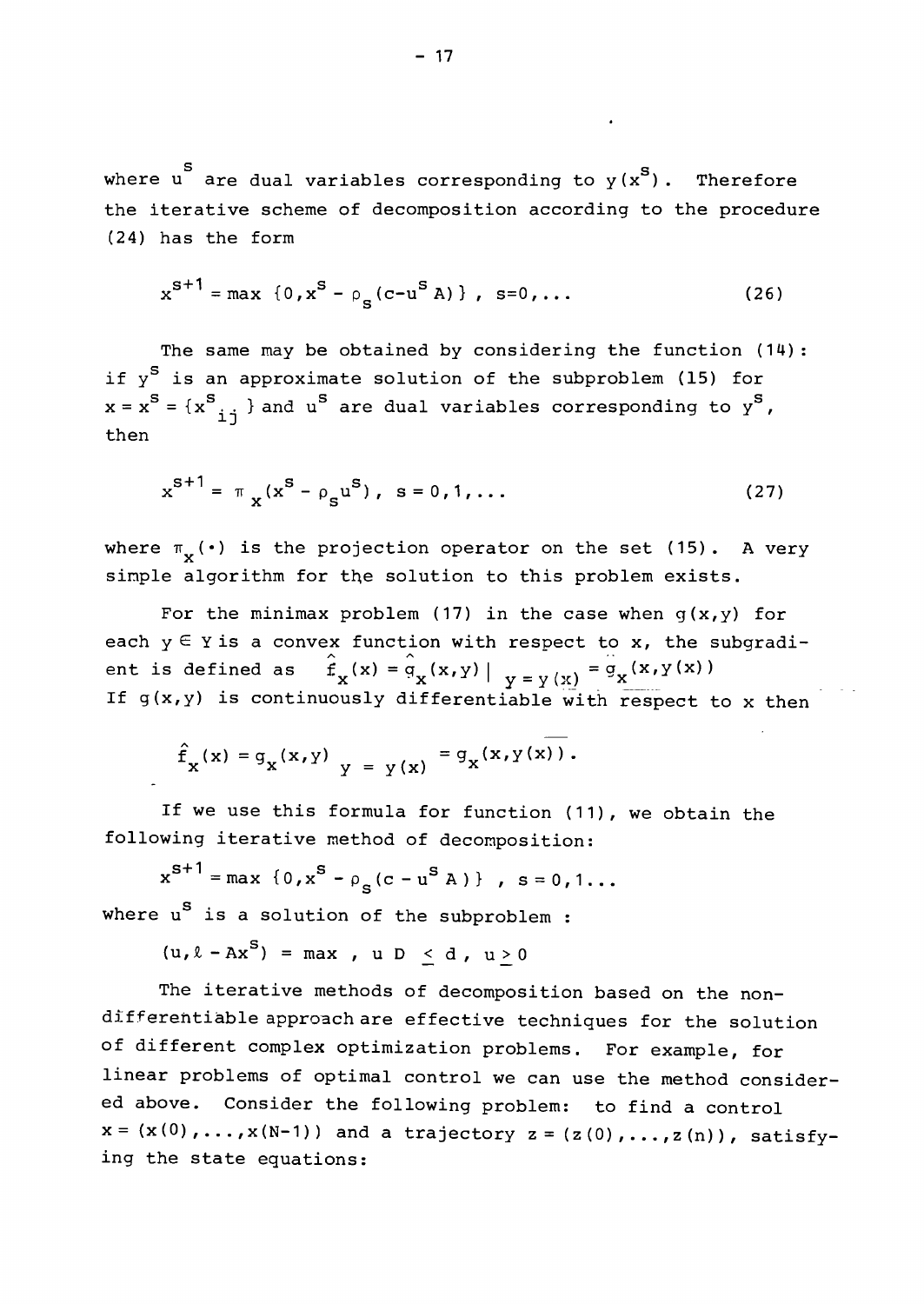$$
z(k + 1) = A(k) + B(k) + a(k)
$$
  
 $z(0) = z0$ ,  $K = 0, 1, ..., N - 1$ ,

the constraints

$$
G(k) z(k) + D(k) x(k) \le \ell(k)
$$
,  $k = 0, 1, ..., N - 1$   
 $u(k) \ge 0$ 

and minimize the objective function

$$
(c(N), z(N) + \sum_{k=0}^{N-1} [c(k), z(k)) + (d(k), x(k))],
$$

where  $x(k) \in R^n$ ,  $z(k) \in R^r$  The difficulty of this problem is connected with the state constraints. If matrice G(t) 0, we can solve this problem with the help of the Pontzjagin's principle.

The dual problem [34] is to find dual control  $\lambda = (\lambda(N-1), \ldots, \lambda)$  $\lambda(0)$ ) and dual trajectory  $p = (p(N), \ldots, p(0))$ , subject to state equations

$$
p(k) = p(k+1) A(k) - \lambda(k) G(k) + c(k)
$$

$$
p(N) = c(N), k = N-1,...,0
$$

and constraints

$$
p(k+1) B(k) + \lambda(k) D(k) \leq d(k)
$$
  

$$
\lambda(k) \geq 0
$$

which minimize

$$
(P(0), z^{0}) \sum_{k=0}^{N-1} [(p(k+1), a(k)) + (\lambda(k), b(k))]
$$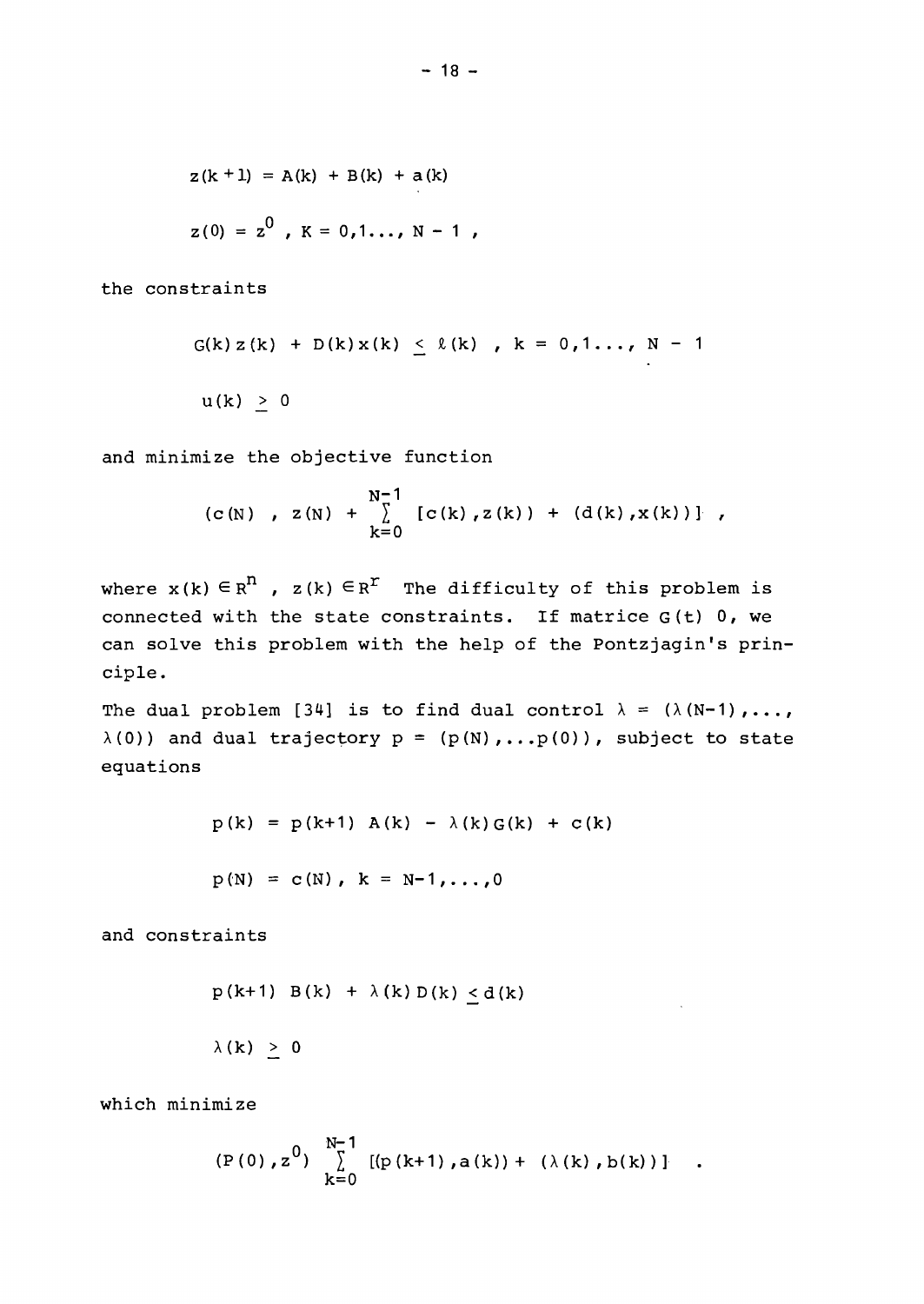We have the following analog of the iterative scheme of decomposition considered above (for finding the optimal control):

$$
x^{S+1}(k) = \max \{0, x^S(k) - \rho_S [p^S(k+1)B(k) - \lambda^S(k)D(k) - d(k)]\}
$$

where  $\lambda^{S}(k)$  (k=N-1, ...0),  $p^{S}(k)$ ,  $k = N-1, ..., 0$  is a solution of the subproblem : minimize the linear function:

$$
(p(0), z0) + \sum_{k=N-1}^{0} [(p(k+1), a(k)) + (\lambda(k), b(k)) + (d(k)) - p(k+1)B(x) - \lambda(x)D(x), xS(k))]
$$

under constraints

$$
p(k) = p(k+1)A(k) - \lambda(k)G(k) + c(k)
$$
  

$$
p(N) = c(N), k = N-1,...,0,
$$
  

$$
\lambda(k) \ge 0, k = N-1,...,0,
$$

We may use the well-known Pontzjagin's principle for solving this problem. Its solution is reduced to the solution of <sup>N</sup> simple static linear programming problems.

Original work by Wolfe and Lemarechal (see [1]) on descent methods are, on one hand, a generalization of algorithms of  $\varepsilon$ steepest descent studied by V.F. Demyanov [8] and on the other hand they are formally similar to algorithms of conjugate gradients and coincide with them in the differentiable case.

The set  $\hat{f}_{\mathbf{x}}(\mathbf{x}^{\mathbf{S}})$  is required to implement the descent process. Since at the point  $x^S$  it is impossible to get the whole set  $\hat{f}_x(x^S)$ an attempt can be made to construct it approximately. In Wolfe and Lemarechal's works, the following idea is used for this purpose. If at the point  $x^S$  the movement in the direction opposite to the subgradient  $\hat{f}_{\mathbf{x}}(\mathbf{x^S})$  leads to the decrease of the objective function by not less than  $\epsilon > 0$  (this is essential for convergence) the movement to  $x^{s+1}$  is made in this direction. If not, as trial step to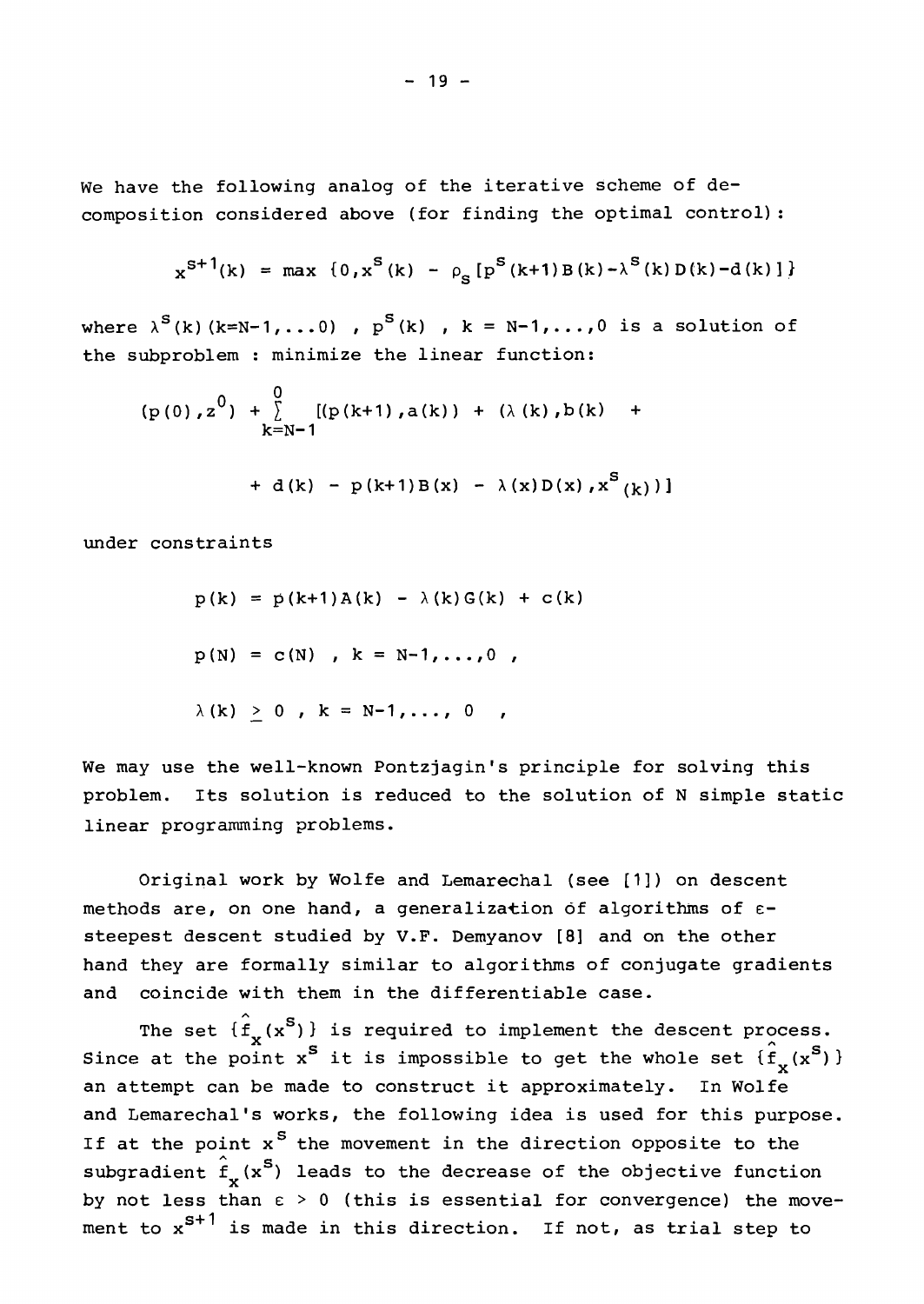a point  $z^{\texttt{S1}}$  is made in this direction, the subgradient  $\hat{\texttt{f}}_{\mathbf{x}}(z^{\texttt{S1}})$ is calculated and one returns to the point  $z^{50} = x^5$ . The convex hull of  $\hat{f}_x(z^{s0})$  and  $\hat{f}_x(z^{s1})$  in a certain sense approximates  $\{\hat{f}_{x}(x^{S})\}$  from which one finds the element of the hull which has the least norm. If it is near zero, it should be excepted, according to the optimality criterion (21) that  $x^S$  is near optimal. Let the norm of this element be distinct from zero. If the direction from this point leads to a decrease of the objective function by not less than  $\varepsilon$  the move from  $\texttt{x}^{\texttt{S}}$  to  $\texttt{x}^{\texttt{S+1}}$ is made in this direction. If this is not true, only a trial<br>step is made to a point  $z^{S2}$  ,  $\hat{f}_x(z^{S2})$  is calculated, then one returns to  $x^{50}$ . The convex hull of the vectors  $\hat{f}_x(z^{50})$ ,  $\hat{f}_x(z^{51})$ ,  $\hat{f}_{\mathbf{x}}(\mathbf{z}^{\mathbf{s2}})$  is considered and so on.

The further development of subgradient schemes resulted in the creation of  $\varepsilon$ -subgradient processes. This technique, instead of subgradients, uses  $\varepsilon$ -subgradients introduced by Rockafellar [17]. The early results in this direction belong to Rockafellar [18], D. Bertsecas [19], C. Lemarechal [20], Nurminski and Zhelikhovski [21]. The recent research unveiled such properties of  $\epsilon$ -subgradient mappings as Lipschitz continuity which make  $\epsilon$ subgradient methods attractive both in theoretical and practical respects.

#### Stochastic methods of NDQ

Two classes of deterministic methods were discussed: nondescent and descent ones. The first class of the methods is easy to use on the computer but it does not result in <sup>a</sup> monotonic decreasing of the objective function. The second class obtains monotonic descent but has <sup>a</sup> complex logic and is rather difficult for computer implementation. Both classes have a common short coming, they require the exact computation of <sup>a</sup> subgradient (in <sup>a</sup> differentiable case - the gradient). Often however, there are problems in which the computation of subgradients is practically impossible. Random directions of search is <sup>a</sup> simple alternative method to construct nondifferentiable optimization descent procedures that do not require an exact computation of a subgradient and which are easy to use on the computer.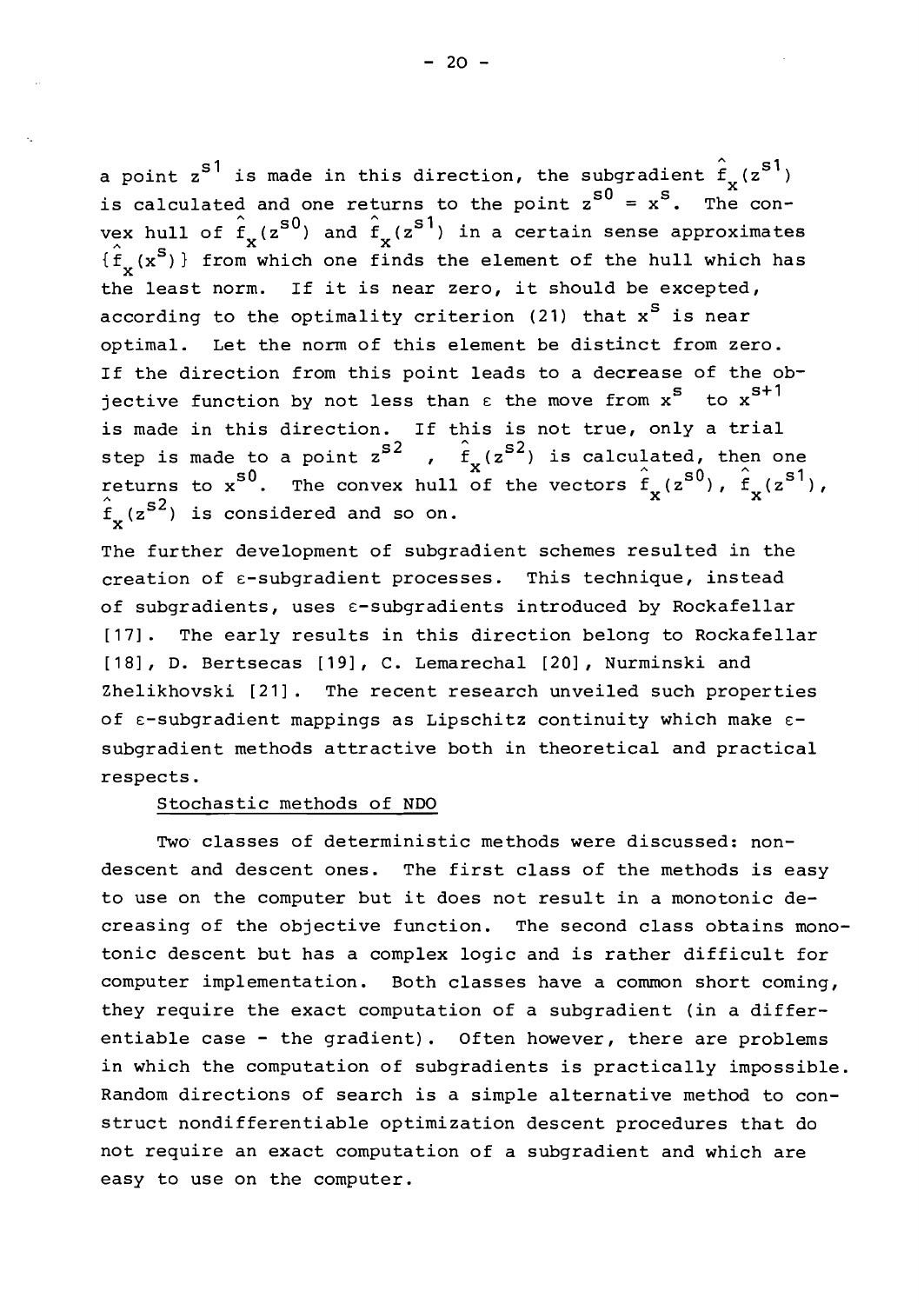There are various ideas on how to construct methods of random search in deterministic problems which only require the exact values of objective and constraint functions. One of the simplest methods is as follows : from the point  $\mathbf{x}^\mathbf{S}$ , the direction of the descent is chosen at random and the motion in this direction is made with <sup>a</sup> certain step. The length of this step may be chosen in various ways, in particular such that:

$$
\rho_{s} \downarrow 0 \quad , \quad \sum_{s=0}^{\infty} \rho_{s} = \infty
$$

Such methods are easy to implement on the computer and they can be made to have a good asymptotic behaviour. As shown in [22], they can have <sup>a</sup> geometric rate of convergence which is rare for the deterministic methods considered above.

Nondescent methods of random search are of prime importance in the solution of the most difficult problem arising in stochastic programming. In these extremum problems it is impossible to compute either subgradients or exact values of objective and constraint functions. The presence of random components in the search directions of nondescent procedures permits overcoming local minima, points of discontinuity, etc. Let us analyse first, in detail, the above mentioned difficulties of stochastic programming problems by way of concrete examples and then consider the general ideas for descent SQMs.

#### The stochastic programming problem

The problem (18)-(19) represents a general stochastic programming problem. It is <sup>a</sup> model of optimization of <sup>a</sup> stochastic system in which the decision (planned values of the system parameters x) is considered independent of the random factors. Such <sup>a</sup> situation is typical for planning the development of systems which will work in a random enviroment for a long time. There are other classes of stochastic systems in which the decisions are based on the actual knowledge of the random parameters of the system and thus the decision x becomes a random vector. Such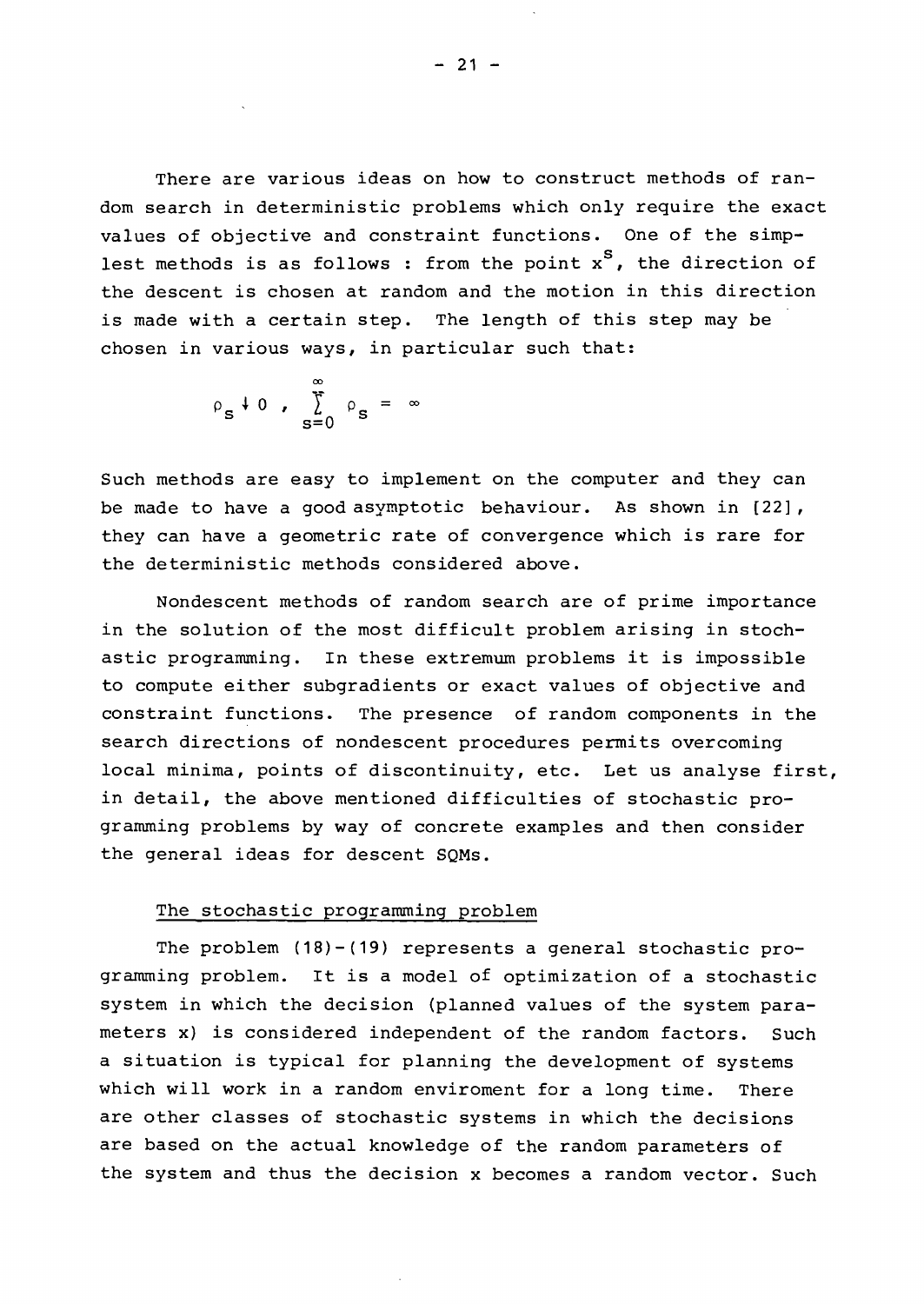situations usually occur in real-time control and short-term planning. In practice this problem can sometimes (via <sup>a</sup> decision rule) be reduced to the problem.  $(18)-(19)$ .

The main difficulty of problem  $(18)-(19)$ , as has been noted, is that the functions  $F^{V}(x)$ ,  $v = o, \overline{m}$  often have no continuous derivatives. Another important difficulty is connected with condition (19). Let us consider some examples.

#### **1.** The two-stage problem

Problems of this kind often appear in long-term planning. It is often necessary to choose <sup>a</sup> production plan or make some other decision which takes into account possible variations in the exogenous parameters and which is resistant to random variations of the initial data. For this purpose the notion of correction is introduced and the losses connected with this correction are considered. An optimal long-term plan should minimize the total expenditures for the realization of the plan and for its possible correction.

The simplest two-stage stochastic programming problem may be formulated in the following way:

The decision z consists of two separate parts:

$$
z = (x, y) = (x_1, \dots, x_n, y_1, \dots, y_m)
$$

where with every z a certain loss is associated:

 $(c, x) + d, y$ 

Every decision variable should satisfy constraints:

$$
Ax + Dy = \ell, \quad x \ge 0, \quad y \ge 0
$$

All coefficients  $w = (d, \ell, A, D)$  are random variables and a decision is chosen in two stages.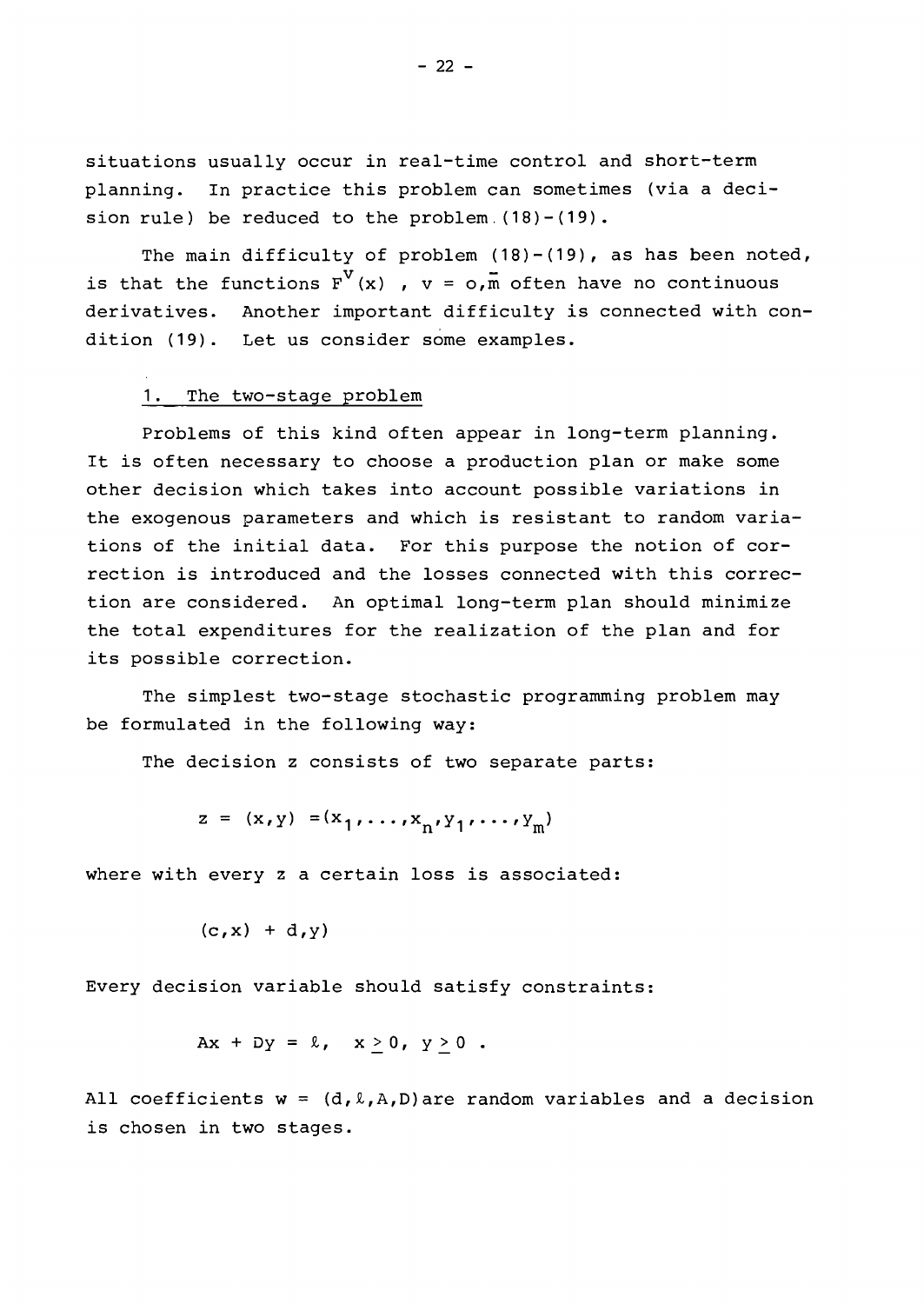Stage 1. The long-term decision <sup>x</sup> is made.

Stage 2. The random parameters  $w = (d, \ell, A, D)$  are observed and <sup>a</sup> corrective solution <sup>y</sup> is derived from the known w:

min {
$$
(d,y)
$$
 : Dy = B - Ax ,  $y \ge 0$ }

The problem is to find such vector x that the function

$$
F^{0}(x) = Ef^{0}(x, w) = (c, x) +
$$
  
+ E min (d, y) = (c, x) + E(d, y(x, w))  
Dy=2-Ax  
y \ge 0

has a minimum value.

It is evident that  $F^0(x)$  is a convex, but in the general case nonsmooth function since the operation of the minimization is present under the integral sign. The value of the function

$$
f^{0}(x,w) = (c,x) + (d,y(x,w))
$$

can be calculated without difficulty. To calculate  $F^0(x)$  it is necessary to find the distribution of the  $(d, y(x, w))$  as a function of x and then to calculate the corresponding integral (28) which is possible only in rare cases.

The problem (28) is strongly connected with large scale linear programming problems. For instance, if <sup>w</sup> has <sup>a</sup> discrete distribution:  $w \in \{2, 2, ..., N\}$  and  $w = k$  with probability  $p_k$  and

$$
P_k \geq 0, \sum_{k=1}^N P_k = 1
$$

then the initial problem becomes the following: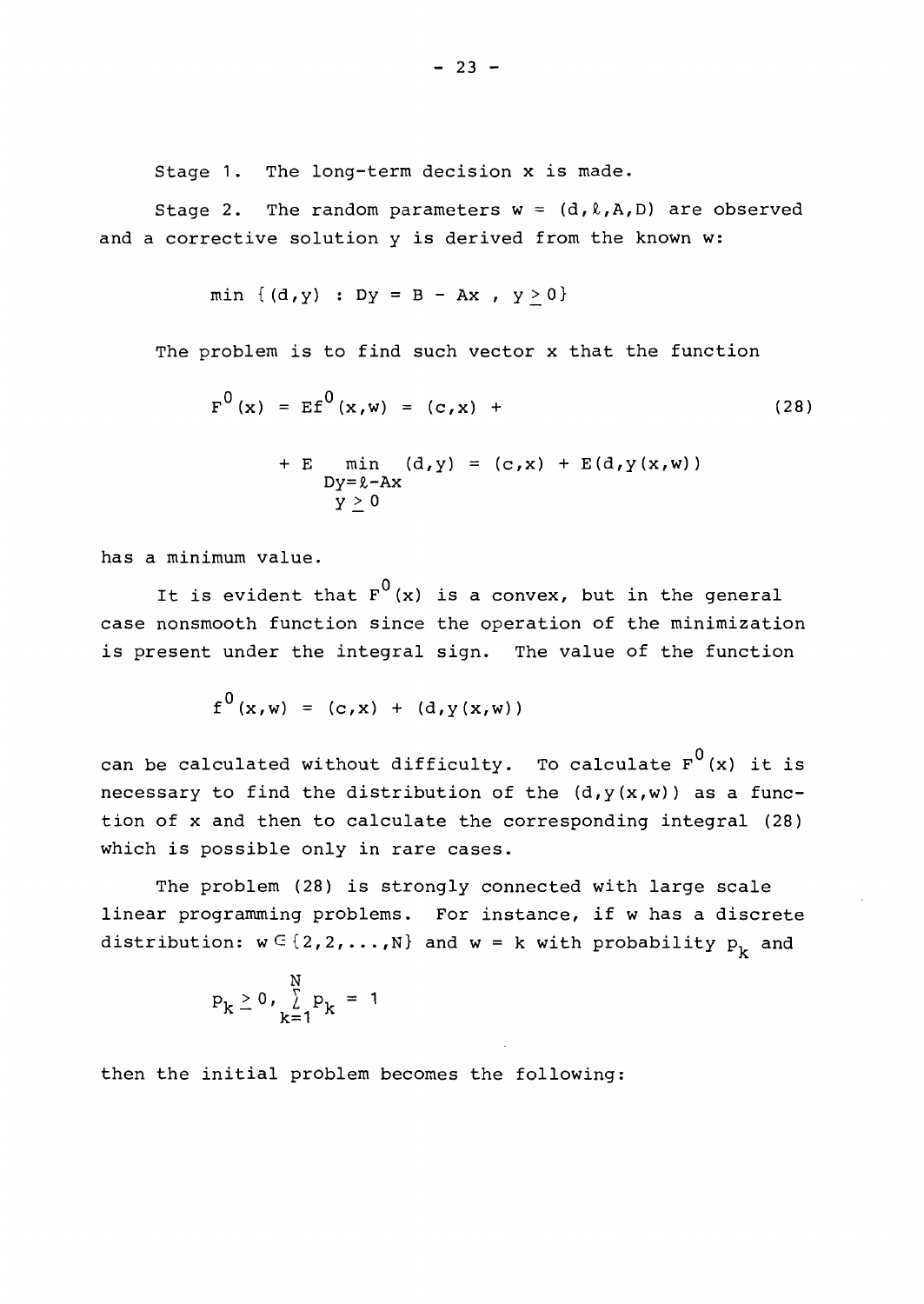$$
(c, x) + (d(1), y(1) + (d(2), y(2) + ... + (d(N), y(N)) = min
$$
(31)  
\n
$$
A(1)x + D(1)y(1)
$$
  
\n
$$
= \ell(1)
$$
  
\n
$$
A(2)x + D(2)y(2)
$$
  
\n
$$
= \ell(2)
$$
(32)  
\n
$$
A(N)x + D(N)y(N) = \ell(N)
$$
  
\n
$$
x \ge 0, y(1) \ge 0, y(2) \ge 0, ..., y(N) \ge 0
$$
(33)

where  $y(k)$  is the correction of the plan if  $w = k$ . The number <sup>N</sup> may be very large. If only the coordinates of the vector  $\ell = (\ell_1, \ldots, \ell_m)$  are random and each of them has two independent outcomes then  $N = 2^m$ .

#### 2. The stochastic minimax problems

The objective function of the simplest stochastic minimax problem looks as follows

$$
F^{0}(x) = E \max_{1 \leq i \leq M} \left[ \sum_{j=1}^{N} a_{ij}(w) x_{j} - \ell_{1}(w) \right]
$$
 (29)

or more generally

$$
F^{0}(x) = E \max_{Y \in Y} g(x, y, w)
$$
 (30)

It should be noted that the two-stage problem (28) and the stochastic minimax problems generalize the problems (10), (16), (17).

A very important particular class of stochastic minimax problems arises in inventory controi problems (a stochastic model of optimal structure of an agricultural machinery park is also stochastic minimax problem). Thus the expected expenditures in planning the stock  $x_1, \ldots, x_n$  of nonhomogeneous products equal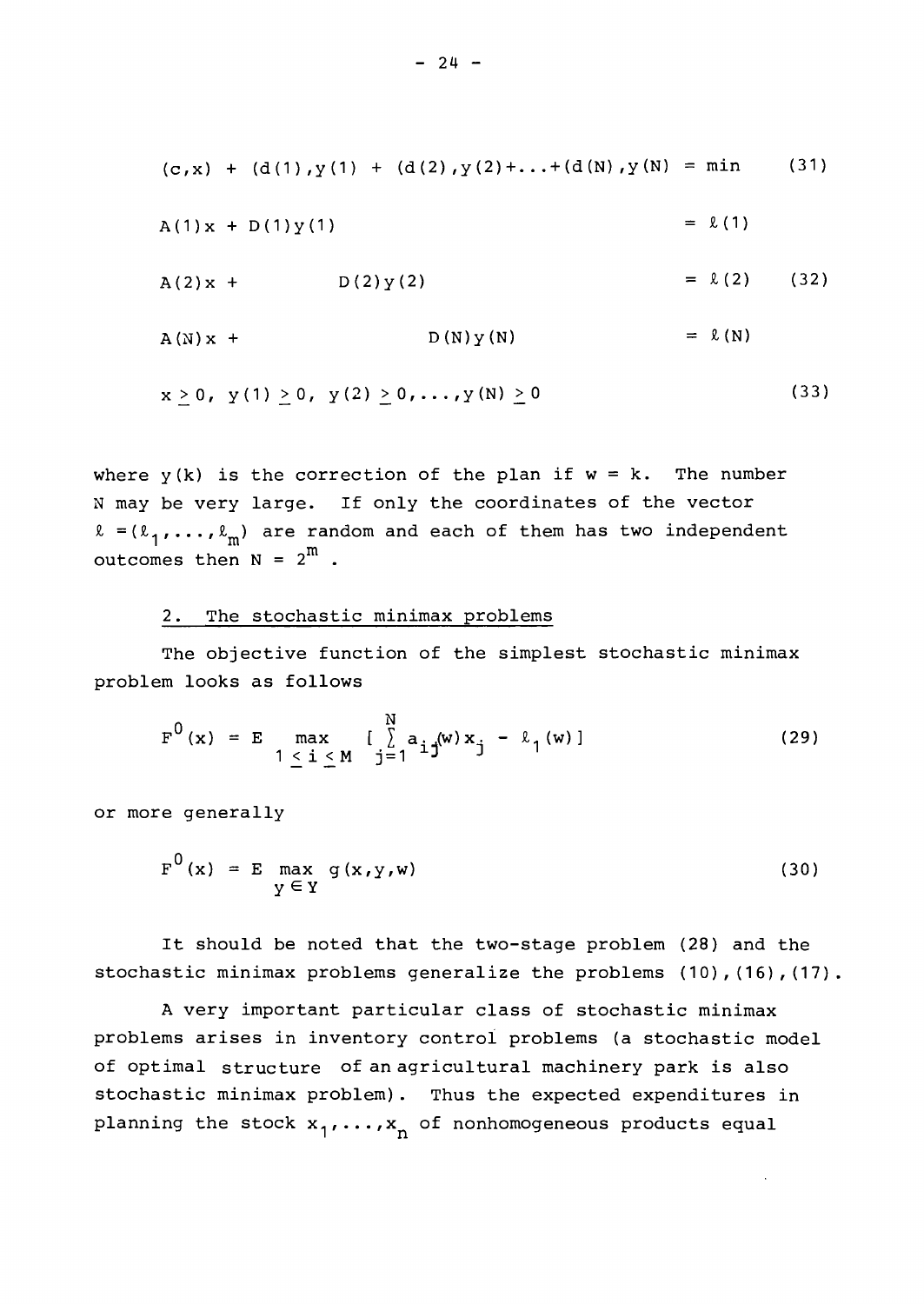$$
F^{0}(x) = E \max \{ \alpha \left( \sum_{j=1}^{n} \gamma_{j} x_{j} - w \right), \beta (w - \sum_{j=1}^{n} \gamma_{j} x_{j}) \},
$$

where w represents demand,  $\alpha$ ,  $\beta$  are storage expenditures and losses and  $\gamma$ <sub>j</sub> are the coefficients of substitution.

For problems (29), (30) it is again easy to calculate

$$
f^{0}(x,w) = \max_{1 \leq i \leq M} \left[ \sum_{j=1}^{n} a_{ij}(w) x_{j}^{-\ell} (w) \right]
$$

but  $F^0(x)$  remains difficult. It is a convex but often a nonsmooth function.

#### 3. The stochastic problem of optimal control

The same difficulties are inherent in stochastic problems of the theory of optimal control. Taking into account the dynamics of a complex system leads to the following very general problem: find  $x = (x(0), x(2), ..., x(N-1))$  which minimizes

$$
F^{0}(x) = E \phi(z(0),...,z(N),x(0),...,x(N-1),w)
$$
 (34)

under the constraints

$$
z(k+1) = g(z(k), x(k), w, k), z(0) = z0,
$$
 (35)

$$
x(k) \in X(k), k = 0, 1, ..., N-1
$$
 (36)

In particular, one might have

$$
F^{0}(x) = E \max_{k} ||z(k) - z^{*}(k)||
$$
 (37)

Thus the solution of even the simplest stochastic programming problem which we considered above requires the development of numerical methods of optimization without using exact functional values. The stochastic quasigradient methods [10,23] allow to solve successfully the above mentioned problems with the rather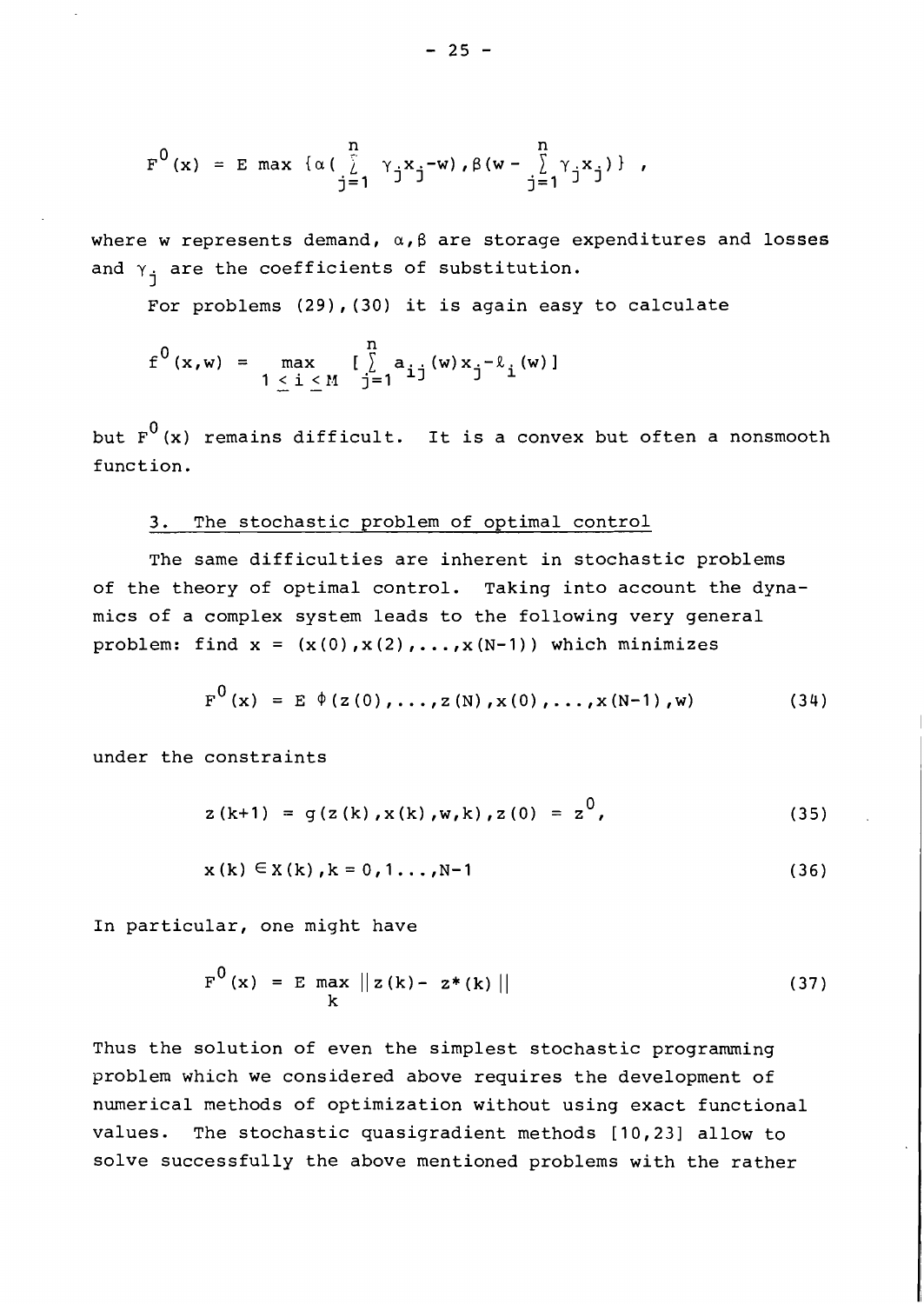arbitrary but in practice useful measures P(dw).

The general idea of stochastic quasigradient methods

Consider the problem

min F<sup>0</sup>(x) : f<sup>i</sup>(x) 
$$
\leq
$$
 0, i = 1, m, x  $\in$  X}

We assume here that  $F^V(x)$ ,  $v=0$ ,  $\overline{M}$  are convex functions, i.e. where  $\hat{\textbf{r}}_\textbf{x}^\text{V}$  is a subgradient and the set

$$
F^{V}(z) - F^{V}(x) \ge (\hat{F}_{X}^{V}(x), z-x)
$$

is convex.

In stochastic quasigradient (SQG) methods the sequence of is convex.<br>In stochastic<br>approximations x<sup>0</sup>. c quasigradient (SQG) methods the sequence of<br> $1, x^1, \ldots, x^S, \ldots$ , is constructed with the help of random vectors  $\xi^{\mathbf{V}}(s)$  and random quantities  $\overset{\Theta} {\underset{\sim}{\mathbf{v}}}(s)$  which are stochastic estimates of the values of subgradients  $\hat{F}_{\mathbf{x}}^{V}(x^{\mathbf{S}})$  and of the function  $\hat{F}^V(x^S)$  :

$$
E(\xi^{V}(s) (x^{0},...,x^{S}) = \hat{F}_{X}^{V}(x^{S}) + a^{V}(s)
$$
  

$$
E(\theta_{V}(s) (x^{0},...,x^{S}) = F^{V}(x^{S}) + \ell_{V}(s),
$$

 $x^1, \ldots, x^S, \ldots$ , where usually  $a^V(s) \rightarrow 0, \ell_V(s) \rightarrow 0$  for  $s \rightarrow \infty$  .<br>Thus in these methods instead of exact values of  $\hat{F}_X^V(x^S), F^V(x^S)$ v *E,* (s),6,(s) are used. For further understanding it is important where  $a^V(s)$  is a vector,  $\ell_{_{\rm V}}(s)$  is a number depending upon  $x^0$ , to see that the random values  $\theta_{\mathbf{v}}(\mathbf{s})$  and vectors  $\mathbf{\xi}^{\mathbf{V}}(\mathbf{s})$  are easily  $x^1, \ldots, x^S, \ldots$ , where calculated. For example, if

$$
F^{V}(x) = EF^{V}(x, w)
$$

then  $\theta_V(s) = f^V(x^s, w^s)$  where the  $w^s$  result from mutually independent draws of w.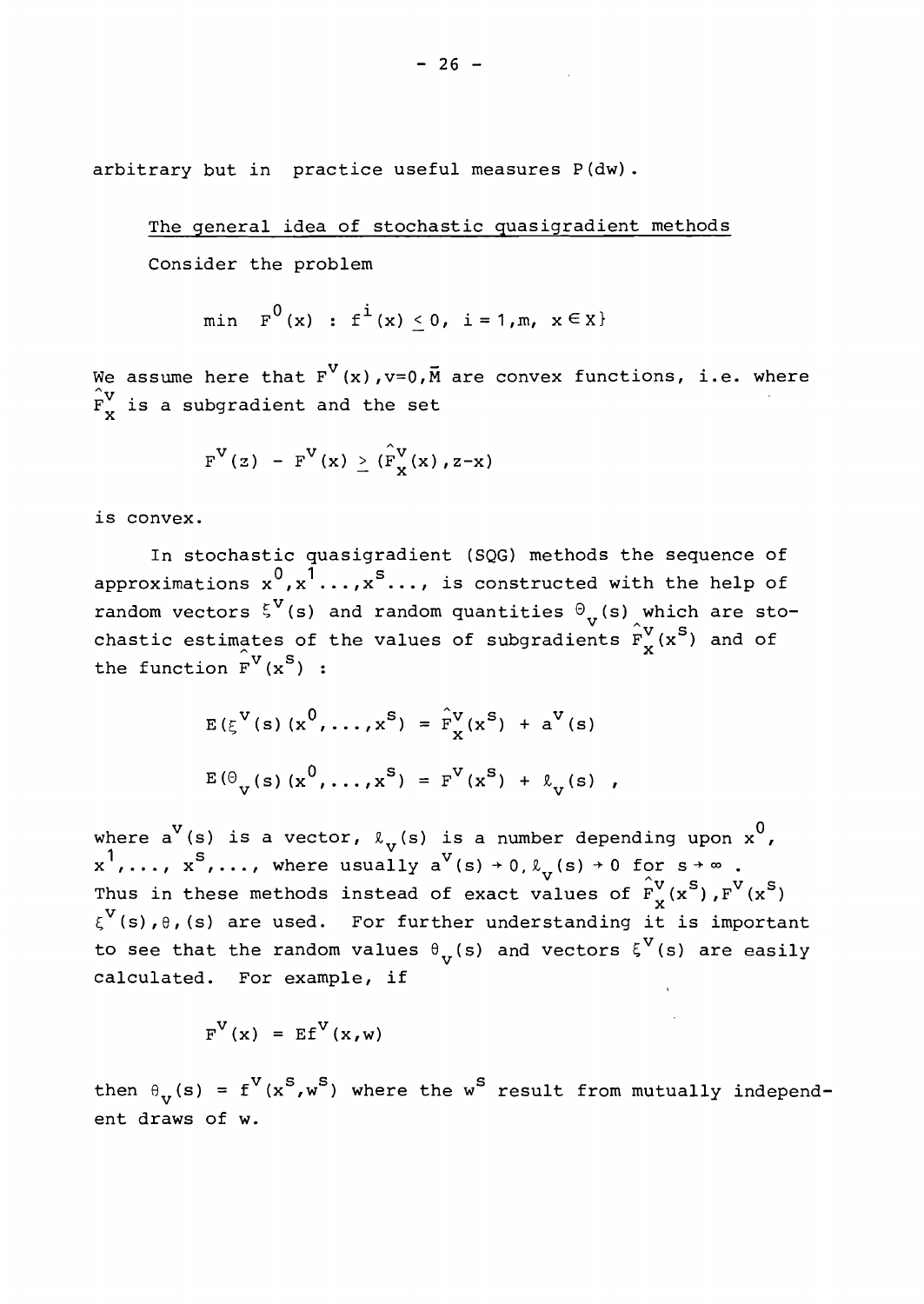We have

$$
E(\theta_V(s) / x^S) = E(f^V(x^S, w) / x^S) = f^V(x^S)
$$

For a two-stage problem

$$
\xi^{0} (s) = c - u(x^{s}, w^{s}) A(w^{s})
$$
 (38)

where  $u(x^s, w^s)$  are dual variables corresponding to the secondstage optimal plan  $y(x^s, w^s)$ . It can be shown [10] that

$$
E(\xi^O(s)/x^S) = \hat{F}_X^O(x^S)
$$

where  $\hat{\textbf{r}}_{\textbf{x}}^{0}(\textbf{x}^{\textbf{S}})$  is a subgradient of the function (28). For the objective function (29) of the stochastic minimix problem the vector  $\zeta^0(s) = (\zeta_1^0(s), \ldots, \zeta_n^0(s))$  is calculated by the formula

$$
\xi_j^0(s) = a_{i_S}^j(w^S) \tag{39}
$$

where  $i_{\mathtt{S}}$  is defined by the relation

$$
\sum_{j=1}^{n} a_{i} j(w^{s}) x_{j}^{s} - \ell_{i} (w^{s}) = \max_{i} \left[ \sum_{j=1}^{n} a_{ij} (w^{s}) x_{j} - \ell_{i} (w^{s}) \right]
$$

It may be shown [10] that

$$
M(\xi^{0}(s)/x^{s}) = \hat{F}_{x}^{0}(x^{s})
$$

where  $\hat{\textbf{r}}_{\textbf{X}}^{0}(\textbf{x}^{\textbf{S}})$  is a subgradient of the function (29). It should be noted that stochastic quasigradient methods are also applicable to NDD deterministic problems, without requiring values of subgradients. For example, for the deterministic minimax problem (17) the vector

$$
\xi^{O}(s) = \frac{g(x^{S} + \Delta_{S} h^{S} , y(x^{S})) - g(x^{S} , y(x^{S})}{\Delta_{S}} h^{S}
$$
 (40)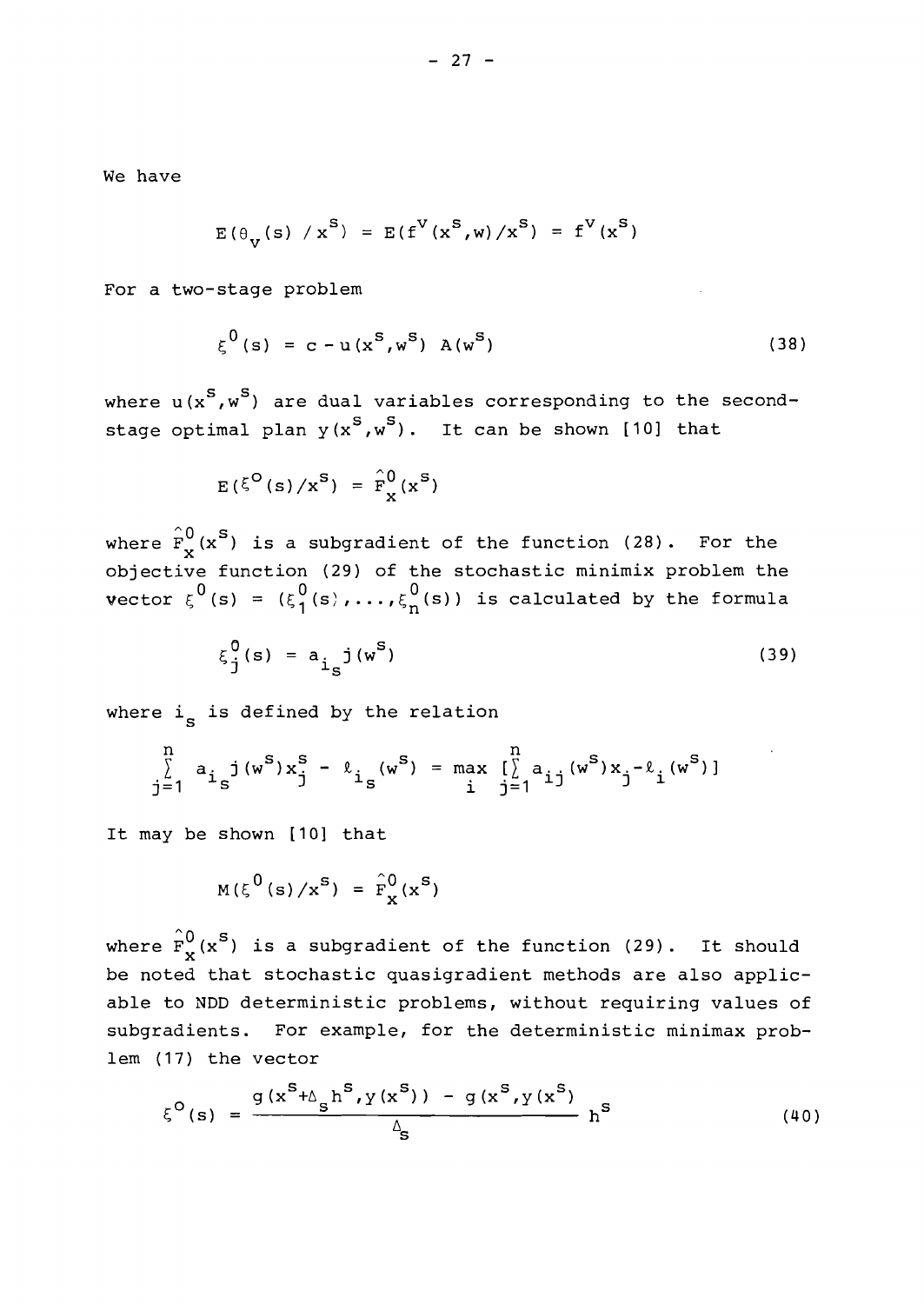where  $\Delta_{\bf S}^+ > 0$ , ${\bf h}^{\bf S}$  is the result of independent random draws of the random vector h =  $(h, \ldots, h_n)$  whose components are independently and uniformly distributed over [- ,1]. (40) satisfies the condition

$$
E(\xi^{0}(s)/x^{S} = \hat{f}_{x}^{0}(x^{S})+a^{0}(s)
$$

where  $\hat{\mathrm{f}}_{\mathrm{x}}^{0}(\mathrm{x}^{\mathrm{S}})$  is a subgradient of the function (17) and  $\|\,\mathrm{a}^{0}(\mathrm{s})\| \leq \Delta_{\mathrm{g}}$ const, if  $g(x,y)$  has uniformly limited second derivatives with respect to  $x \in x$ ,  $y \in Y$ . For the objective function of the stochastic minimax problem (30) the vector  $\xi^0$  (s) have the same formula (also see [20]) :

$$
\xi^{0}(s) = \frac{g(x^{s} + \Delta_{s} h^{s}, y(x^{s}, w^{s}), w^{s}) - g(x^{s}, y(x^{s}, w^{s}), w^{s})}{\Delta_{s}} h^{s}
$$

It is remarkable that independent of the dimensionality of the problem the vectors (40), (41) it can be found by calculating the functions  $g(x,y)$ ,  $g(x,y,w)$  at two points only. This is particularly important for extremum problems of large dimensionality. Let us consider a number of SQG methods in which  $\theta_{\mathbf{v}}(s)$ ,  $\xi^{\mathbf{V}}(s)$  are used instead of  $F^V(x^S)$ ,  $\hat{F}^V_{\mathbf{v}}(x^S)$ .

#### THE SQG METHODS

#### 1. The stochastic quasigradient projection method

Let is be required to minimize the convex function in  $x \in X$ , where <sup>X</sup> is <sup>a</sup> convex set.

The method is defined by the relations:

$$
x^{s+1} = \pi_x(x^{s} - \rho_s \xi^{0}(s)), \quad s = 0, 1, ..., \tag{42}
$$

where  $\pi_{{}_{\mathbf{X}}}(\,\boldsymbol{\cdot})$  is a projection operation on X, $\bm{{\rho}}_{{}_{\mathbf{S}}}$  one step multipliers.

If  $\xi^0$  (s) =  $\hat{F}_{\mathbf{x}}^0$  (x<sup>S</sup>), we obtain the well-known method of generalized gradients (28). If

$$
F^{0}(x) = EF^{0}(x,w), X = R^{n},
$$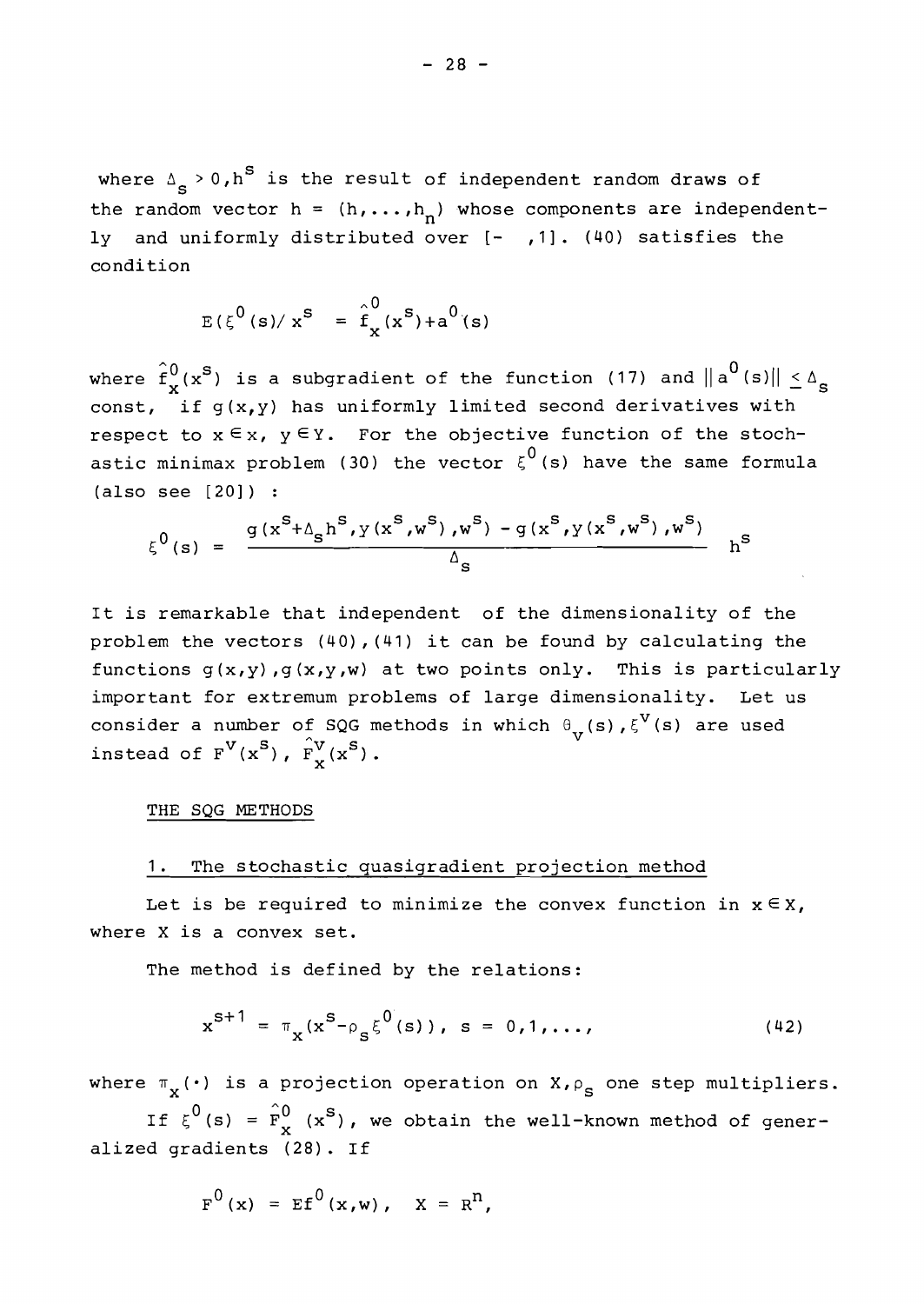where the function  $F^0(x)$  has uniformly limited second derivatives, it can be shown that for

$$
\xi^{0}(s) = \sum_{j=1}^{n} \frac{f^{0}(x^{s} + \Delta_{s} \ell^{j} w^{s^{j}}) - f(x^{s} w^{s^{j}})}{\Delta s} e^{j}
$$
(43)

we have

$$
E \xi^0(s) (x^s) = F_x^0 (x^s) + a^0(s)
$$

where  $\|{\rm a}^{\rm 0}({\rm s})\| \le {\rm const}$   $\mathfrak{a}_{{\rm s}}$ ,  $\mathsf{w}^{{\rm SO}}_{{\boldsymbol{\prime}}},..,\mathsf{w}^{{\rm Sn}}_{{\boldsymbol{\prime}}},...$  result from independent draws over w. Then the method  $(41)-(42)$  corresponds to the stochastic approximation method [24,25]. The method (42) has been proposed in [23]. The characteristic requirements, under which the sequence  ${x<sup>s</sup>}$  converges with probability to the solution, are: if  $\|x^{k}\|$   $\leq$  B,  $k = \overline{0, s}$ , then  $E(||\xi^{0}(s)||^{2}/x^{0}, ..., x^{s}) \leq C_{B}$ , where  $B, C_{B}$  are constants;  $\rho_{\bf g}$  are step multipliers which may depend upon  $x^0, x^1, x^s$  :

$$
\rho_{\mathbf{S}} \geq 0, \sum_{\mathbf{S}=\mathbf{O}}^{\infty} \rho_{\mathbf{S}} = \infty \qquad \text{with probability } 1,
$$
 (44)

$$
\sum_{s=0}^{\infty} E(\rho_s^2 + \rho_s || a^0(s) ||) < \infty
$$
 (45)

Particularly if  $\rho_{_{\bf S}}$  are deterministic and independent of  $({\bf x}^0, \dots {\bf x}^{\bf S})$ then, under (44), (45) we obtain for the method (41) using the random direction (40)-(41) that

$$
\rho_{\mathbf{S}} \geq 0 \ , \ \Sigma \rho_{\mathbf{S}} = \infty, \ \Sigma \rho_{\mathbf{S}} \Delta_{\mathbf{S}} < \infty \ \Sigma \rho_{\mathbf{S}} < \infty \ ,
$$

The methods, which we shall consider below, converge under conditions approximately analogous to those mentioned above.

From (38) and (41) we obtain the following method of solving two-stage problems: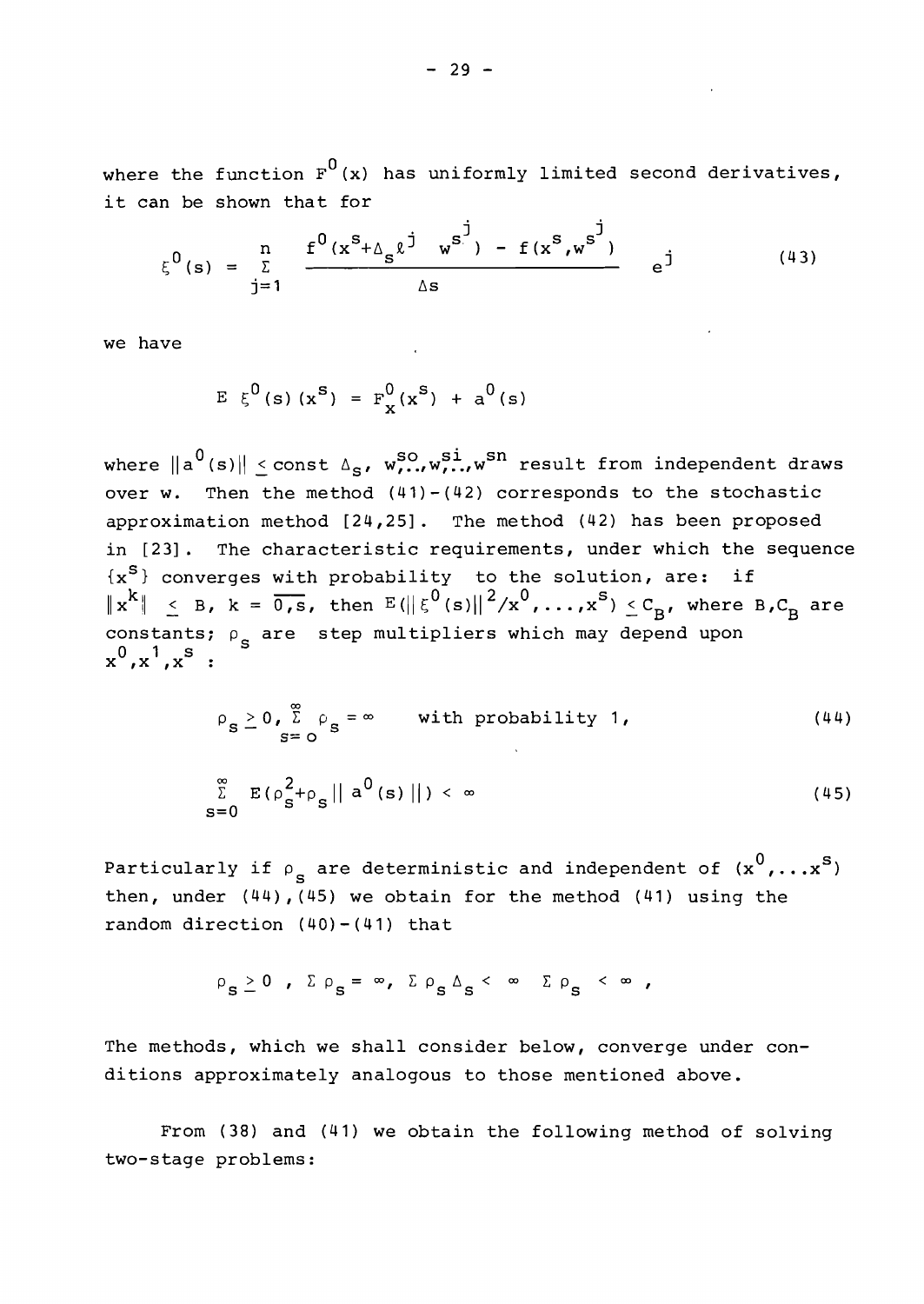(i) For given  $x^{\texttt{S}}$  observe the random realisations of d,A B $\ell$ which we note as:

$$
d(s)A(s), B(s), \ell(s)
$$
\n(ii) Solve the problem\n
$$
(d^{S}, y) = min
$$
\n
$$
B(s)y \leq \ell_{S} - A_{S}X^{S}
$$
\n
$$
y \geq 0
$$
\nand calculate dual variables u<sup>S</sup>.\n(iii) get

$$
\xi^0(s) = c(\xi) + u(s) A(s)
$$
 and change  $X^s$ :  
 $X^{s+1} = \max \{0, X^s - \rho_s \xi^0(s)\},$ 

go to (i).

It is worth noticing that this method can be regarded as <sup>a</sup> stochastic version of the iterative procedure of decomposition (28). It is simply implemented on the computer and it permits to solve extremely large-scale problems of the kind (32)-(33).

## 2. The stochastic linearization method.

Let the function  $F^0(x)$  have continuous derivatives. If  $F_{x}^{0}(x^{S})$  is known then standard linearization is defined by the relations:

$$
x^{s+1} = x^s + \rho_s(\overline{x}^s - x^s), s = 0, 1, ...,
$$
  
 $(F_x^0(x^s), \overline{x}^s) = \min_{x \in X} (F_x^0(x^s), x)$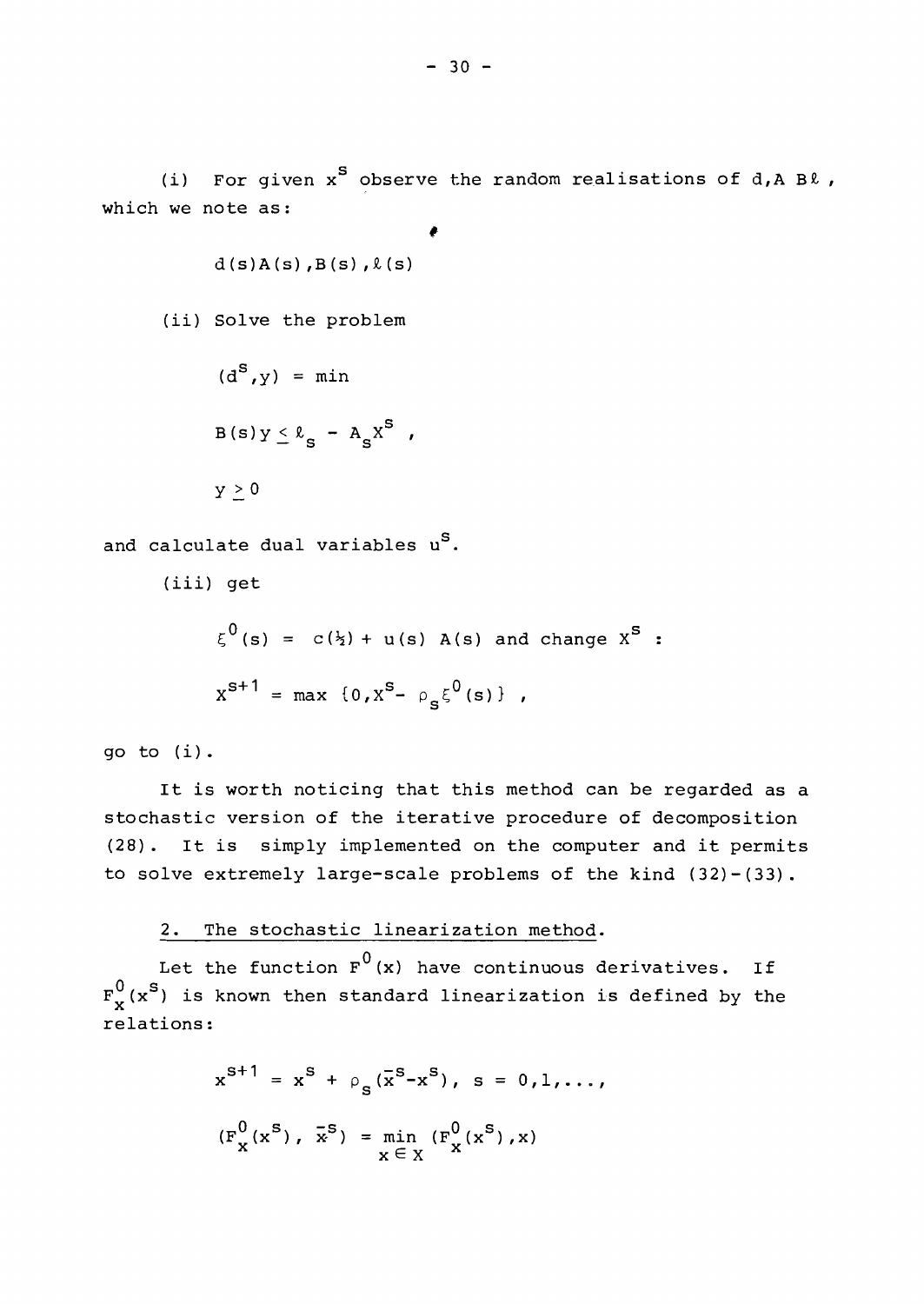In the case where  $F_{v}^{0}(x^{s})$  is unknown, the stochastic variant of this method has been studied in [10,26] and is defined by the relations

$$
x^{s+1} = x^{s} + \rho_{s}(\overline{x}^{s} - x^{s}), \quad s = 0, 1, ...,
$$
  

$$
(v^{0}(s), \overline{x}^{s}) = \min_{x \in X} (v^{0}(s), x)
$$
  

$$
v^{0}(s+1) = v^{0}(s) + \delta_{s}(\xi^{0}(s) - v^{0}(s))
$$
 (46)

where  $\delta_{\bf g}$  satisfy the conditions of the kind (44)-(45). It is<br>worth noting that if instead of  ${\rm v}^0({\rm s})$  the vectors  $\xi^0({\rm s})$  are used that, as simple examples show, the method does not converge. If  $\xi_{\rm g} = 1/\text{s}+1$  then

$$
v^0(s) = \frac{1}{s} \sum_{k=0}^{s} \xi
$$

In this method on every iteration the subproblem is to be solved in the region X. For this problem the well-known methods of nonlinear programming or linear programming can be applied and will not require great computational efforts especially as an initial approximation of  $\bar{x}^{\rm S}$  the point  $\bar{x}^{\rm S+1}$  is chosen.

Consider now the general problem of minimization of the function

$$
\mathbf{F}^{\mathbf{0}}\left(\mathbf{x}\right)
$$
 (47)

under conditions

$$
F^{\dot{1}}(x) \leq 0, \quad \dot{1} = \overline{\dot{1}, m} \tag{48}
$$
\n
$$
x \in X \tag{49}
$$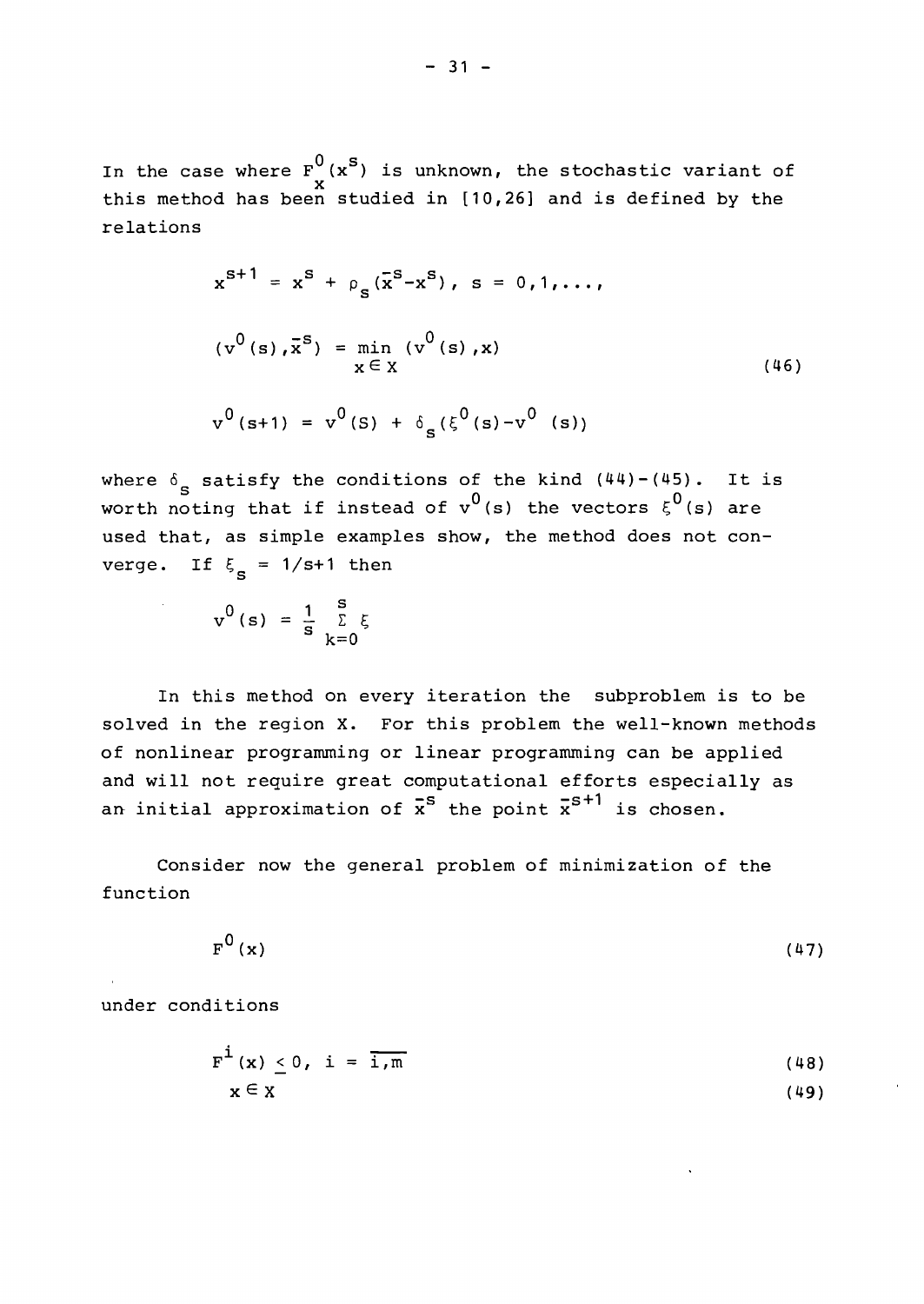where  $F^{V}(x)$  are convex functions, X a convex set.

## 3. The penalty functions stochastic method

Constraints (48) can be taken into account by means of penalty functions and instead of the general problem we can consider the problem of minimizing the function

$$
F^{0}(x, c) = F^{0}(x) + c \sum_{i=1}^{n} min (0, F^{i}(x))
$$

on the set X.

Since it is practically impossible to calculate  $F^{\dot{1}}(x)$  in problems of the stochastic programming i.e. it is impossible to find min  $(0, F^{\mathbf{i}}(x))$ , [27] defined the relations

$$
x^{S+1} = \pi_x (x^S - \rho_S (\xi^0 (s) + c_{i \underline{\xi}} \eta \min(0, z_i(s)) \xi^i(s)), s = 0, 1, ..., \quad (50)
$$
  

$$
z_i (s+1) = z_i (s) + \delta_S (\theta_i (s) - z_i (s)), s = 0, 1, ..., \quad (51)
$$

4. Besides the above mentioned methods there are many others (see [29]). In particular Gupal &28] has studied the method characterized by the relations:

> $x^{\texttt{s+1}}$  $\zeta^0$ (s), if zi $_{\bf S}$ (s) = max z<sub>i</sub>(s)  $\leq$  0 i=1<m  $\zeta^{\texttt{i}}$ s(s), if z $_{\texttt{i}_\texttt{S}}(\texttt{s}) > 0$ ,

where the values  $z_j(s)$  are defined by the relations (51).

## 5. Non-convex functions

In [16] the convergence of the stochastic quasigradient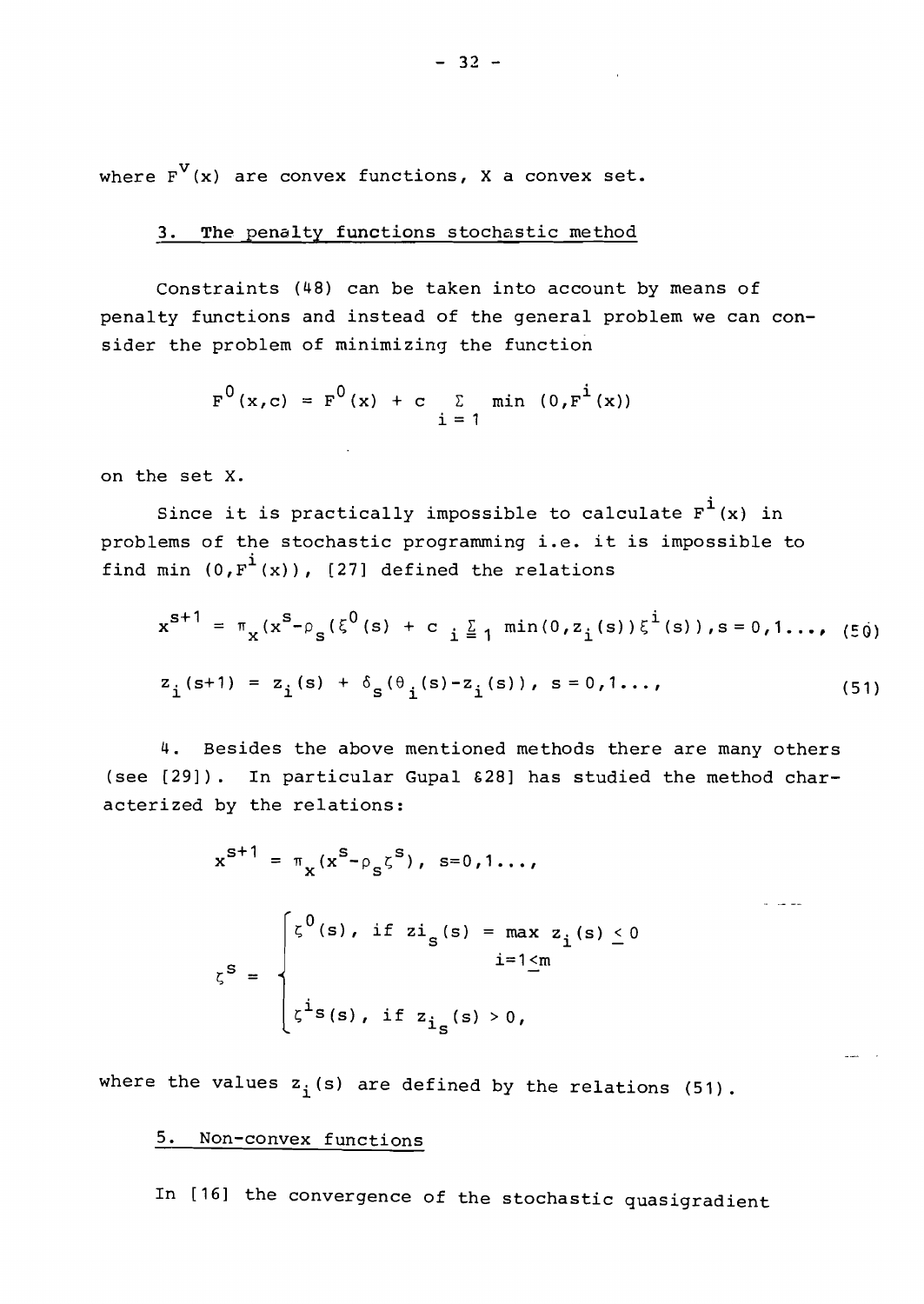methods for the functions  $F^V(x)$  satisfying the condition (25) was studied. We also note the investigation of the minimization of almost-everywhere differentiable functions and discontinuous functions [28,29,30,35]. In this paper the simple and easily implemented methods for the problems (17) and others, appearing in the theory at multicriteria optimization were developed. In these papers the convergence of the following methods have been studied.

$$
x^{S+1} = x^S - \rho_S \frac{\sum\limits_{j=1}^{S} \frac{f(\overline{x}^S + \Delta_S e^j) - f(\overline{x}^S)}{\Delta_S} e^j} \quad e^j \tag{52}
$$

where  $e^{j}$  are unit vectors of the point  $\bar{x}^{s}$  is randomly chosen in a neighborhood of the point  $x^{\texttt{S}}$  with radius  $\texttt{r}_{_{\texttt{S}}}$  +  $0$ ,s+  $^{\infty}$ .

The procedures, as (52), are based on the general ideas of solving limit extremum problems, which have begun to be developed in [33].

#### 6. The limit extremum problems.

Briefly, the essence of this theory is the following. Let it be required to minimize the function  $f(x)$  without continuous derivatives. <sup>A</sup> sequence is considered to be composed of "good" functions  $f^{S}(x)$ , e.g., smooth ones which converge at  $f(x)$  for  $s \rightarrow \infty$  and the procedures of the following form:

$$
x^{S+1} = x^{S} - \rho_{S} f_{X}^{S}(x^{S}), \quad s = 0, 1, ..., \qquad (53)
$$

Under rather general conditions it is possible to show that

$$
f^{S}(x^{S})
$$
 + min f(x)

Often "approximate functions have the form of mathematical expectations

$$
f^{S}(x) = f f(x-\theta) P_{S}(\theta) = Ef(x-\theta^{S})
$$
\n(54)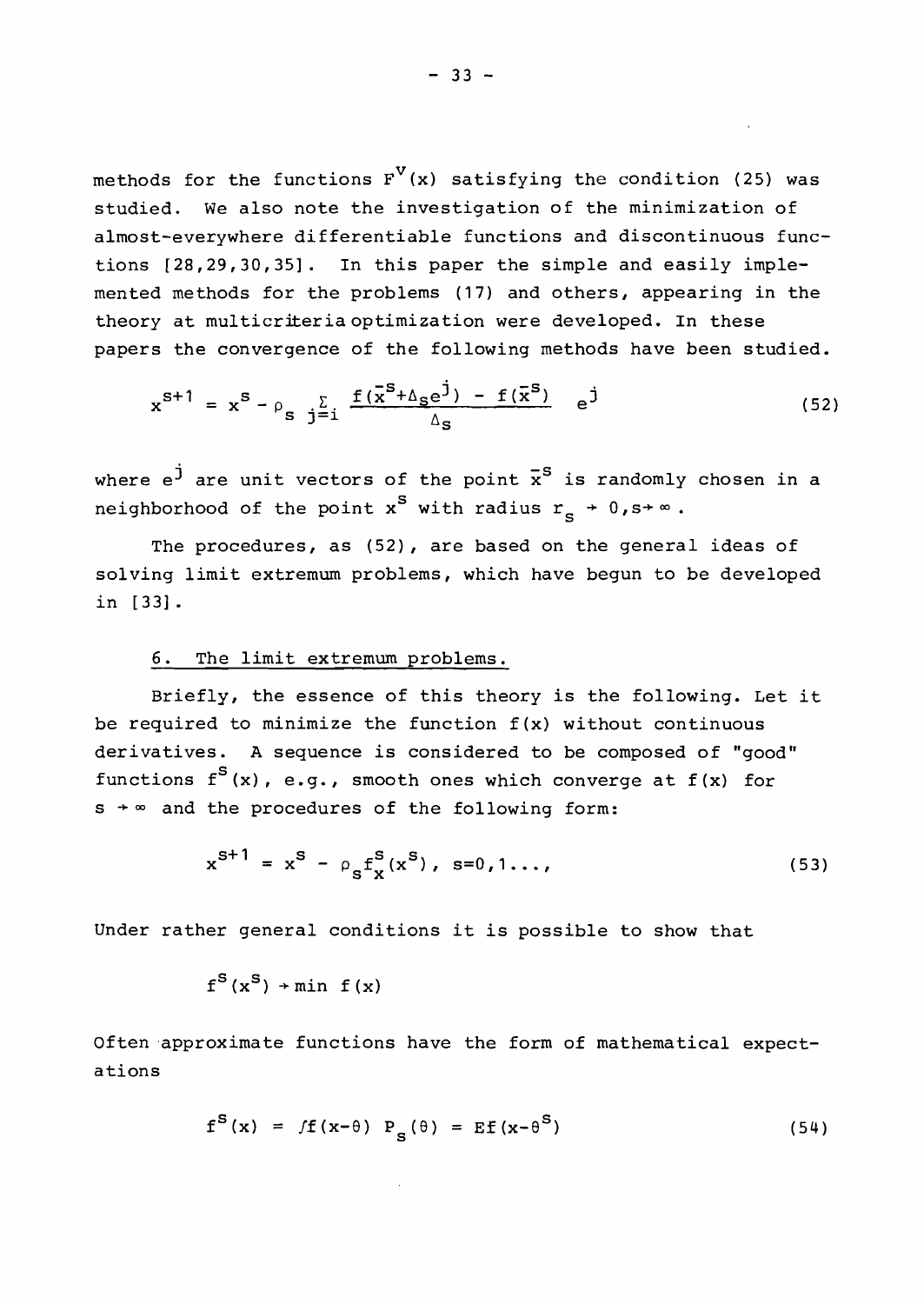where the measure  $P_S(dw)$  for s $+\infty$  centers at the point x. Hence instead of the procedure (53) the realization of which requires exact value of the gradient of the mathematical expectation (54) the stochastic quasigradient methods are used which employ the vectors  $\xi^S$  satisfying the condition

$$
E(\xi^{S}/x^{0},...,x^{S}) = \hat{f}_{x}^{S}(x^{S}) + a^{S},
$$

where  $\hat{f}_{x}^{S}(x)$  -subgradient of the function  $f^{S}(x)$ . For example, if for function (54) we consider random vector (stochastic quasigradient)  $\xi^S$  type (43) then we obtain the method (52); if we consider random vector type (41), we obtain the following method

$$
x^{s+1} = x^s - \rho_s \frac{f(\tilde{x}^s + \Delta_s h^s) - f(\tilde{x}^s)}{\Delta_s} h^s, s = 0, 1, ...,
$$

where  $x^S = (\tilde{x}^S, \dots, \tilde{x}_n^S)$  is a random point  $P_S$  distributed in a s neighborhood of the point  $x^S$ . If  $f(x)$  satisfies the Lipschitz local condition, then distributions  $P_S$  can be uniformly in an n-dimensional cube with the side  $r_s$ , e.g.  $\tilde{x}_j^s$  are random values uniformly distributed on intervals Similar distributions are applicable when  $f(x)$  is semicontinuous function. Then the function

$$
F^{S}(x) = Ef(x-h^{S}-\tau^{S})
$$

where  $h$ <sup>S</sup>, $\tau$ <sup>S</sup> are random vectors with independent components uniformly distributed on  $[-\frac{r}{2},\frac{r}{2}]$  is smooth,  $F^{S}(x)+f(x)$  is uniform in any bounded domain.

These approaches seem to be very important in nonsmooth and particularly discontinuous optimization. Thus in [35] it was shown that general scheme of linearization method may be used for the optimization of a wide range of nonconvex nonsmooth functions. Let us examine a problem of minimization of a function  $f(x)$  under constraints  $x \in X$ , where  $f(x)$  satisfies the Lipschitz local condition, X is a convex compact in  $R^n$ . The following method is considered